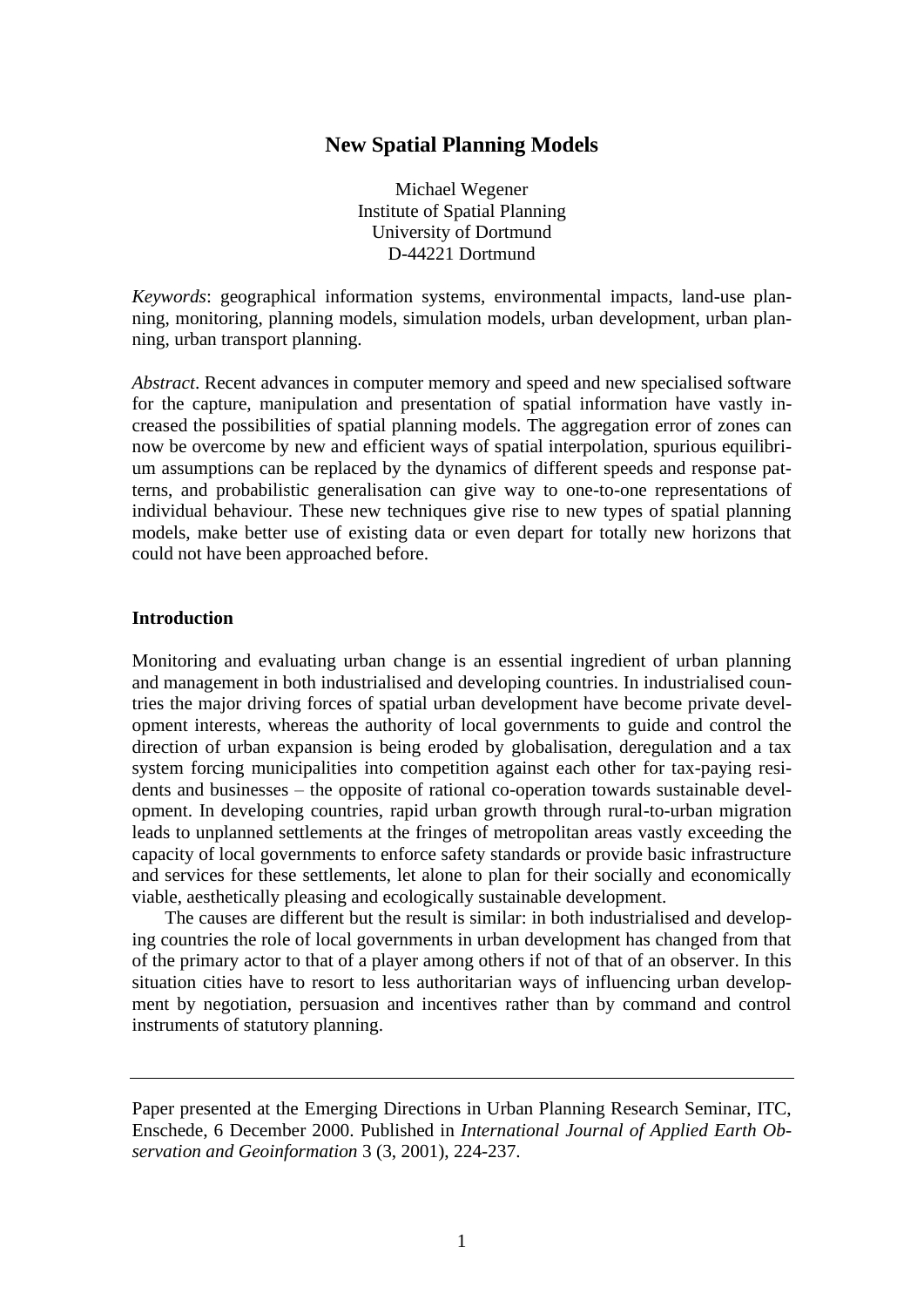In this situation it is of vital importance for cities to not only know *what* is going on but also *why*, i.e. to *understand* the interests and motives of the relevant private actors – and not only to understand their past and present behaviour but also to predict their likely future plans and actions, in particular their likely response to statutory planning instruments, regulation or incentives.

This is where spatial planning models become important. Spatial planning models achieve more than monitoring in that they proceed beyond *description* to *explanation*. By using theories about human behaviour – habitual or (more or less) rational choice behaviour under constraints (informational, monetary, temporal) – a relevant part of reality, say a city, is re-constructed as a *virtual reality* (in a more general sense) which is, in all relevant features, structurally similar to reality, i.e. responds in a similar way to external stimuli. If that can be demonstrated – the validation step – the model can be used for *forecasting*, i.e. can be exposed to stimuli reflecting expectations about how the world at large will develop, and will predict how the city is likely to respond to these stimuli.

Spatial planning models include regional economic development models, land and housing market models, plant and facility location models, spatial diffusion models, migration models, travel and goods transport models and urban land-use models. More recently environmental impact models have become important, such as weather forecasting models, climate models, air dispersion models, chemical reaction models, rainfall-runoff models, groundwater models, soil erosion models, biological ecosystems models, energy system models and noise propagation models.

Some of these applications have a long tradition. Spatial models in the social sciences date back to von Thünen (1826) and Ravenstein (1885/89). Important pioneering insights into the spatio-temporal nature of complex dynamic systems originated in ecological modelling (Lotka, 1920; Volterra, 1931). However, the real rise of spatial modelling occurred in the 1960s with the general availability of computers. Today global climate models or models simulating flows in large transport networks would not be possible without the memory and speed of computers.

The representation of space in the first generations of spatial computer models was primitive. It essentially followed the organisation of statistical tables where each line is associated with one spatial unit such as a statistical district, region or 'zone' and the columns represent attributes of the areal unit. This was the 'container' view of space in which space was reduced to a receptacle or carrier of spatial phenomena; spatial distributions and spatial interactions within zones were lost. The analogue counterpart of the container view of space was the 'thematic' or choropleth map. Networks were coded as lattices, but because nodes were not associated with coordinates, the geometry of networks was only vaguely represented by the lengths (travel times) of their arcs. Zones were connected to networks by pseudo links ignoring cross-boundary interactions between adjacent zones. This problem could be alleviated but not overcome by increasing the number of zones, as data were expensive to collect and memory was scarce and computers were slow.

All this has changed recently. Computers have grown breathtakingly in memory and computing speed. What would have been called a very large and very fast 'mainframe' computer only a few years ago is now available on the desktop of any researcher. Data that previously had to be manually compiled such as land coverage, transport networks or small-area population and employment data are now routinely made available in digital form in many countries.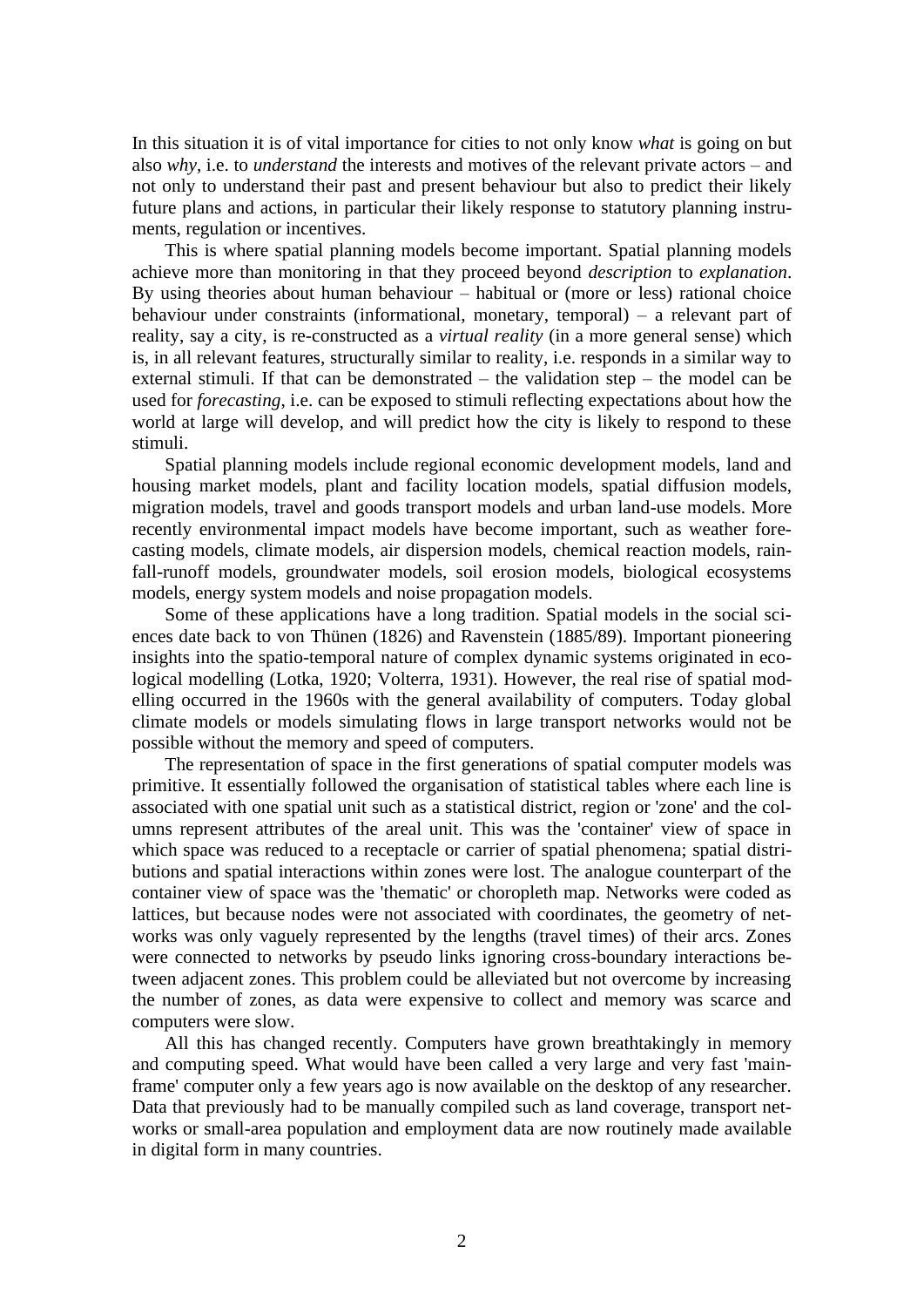However, the greatest change seems to be the advent of specialised software for the capture, manipulation and presentation of digital spatial information, geographic information systems (GIS). These systems, and the surge of theoretical work associated with them, have vastly increased the range of possibilities of organising spatial data beyond the 'container' model of space. The aggregation error of zones can now be overcome by new and efficient ways of spatial interpolation, making use of reasonable assumptions about spatial distributions of attribute data between observation points. Together with the improvements in data availability and the increases in computer memory and speed, these new techniques open up a new world for spatial models. It would be surprising if the new possibilities would not give rise to new types of spatial models which exploit the technological potential now available, make better use of existing data, stimulate the collection of new data or even depart for totally new horizons that could not have been approached before.

This paper will give examples of this new potential. After theoretical remarks on spatial models and their relationship to geographical information systems, two areas will be presented in which deficiencies of current urban planning models can be overcome by the new technical possibilities. Both areas are part of a general tendency of disaggregation of models from macro to micro in substance, space and time. The paper will close with a perspective on ongoing and further work.

#### **Spatial Models**

A model is a simplified representation of an object of investigation for purposes of description, explanation, forecasting or planning. A spatial model is a model of an object of investigation in bi-space (space, attribute). A space-time model is a model of an object of investigation in tri-space (space, time, attribute).

There are three categories of spatial models with respect to their degree of formalisation: scale, conceptual and mathematical models (Steyaert, 1993). Scale models are representations of real-world physical features such as digital terrain models (DTM) or network models. Conceptual models use quasi-natural language or flow charts to outline the components of the system under investigation and highlight the linkages between them. Mathematical models operationalise conceptual models by representing their components and interactions with mathematical constructs. In the following discussion the emphasis is on mathematical models.

Another important classification of spatial models is how they deal with the indeterminism of real-world phenomena (Berry, 1995). Deterministic models generate repeatable solutions based on the direct evaluation of defined relationships, i.e. do not contain random variables. Probabilistic models are based on probability distributions of statistically independent events and generate a range of possible solutions.

A third basic classification refers to statics/dynamics. In a static model all stocks have the same time label, i.e. only one point in time is considered. Static models are usually associated with the notion of a steady state or equilibrium. In a dynamic model stocks have two (comparative statics) or more time labels, hence change processes are modelled. Dynamic models may treat time as continuous or discrete. Models with discrete time intervals are called simulation models; with fixed time intervals (periods) they are called recursive, with variable time intervals event-driven.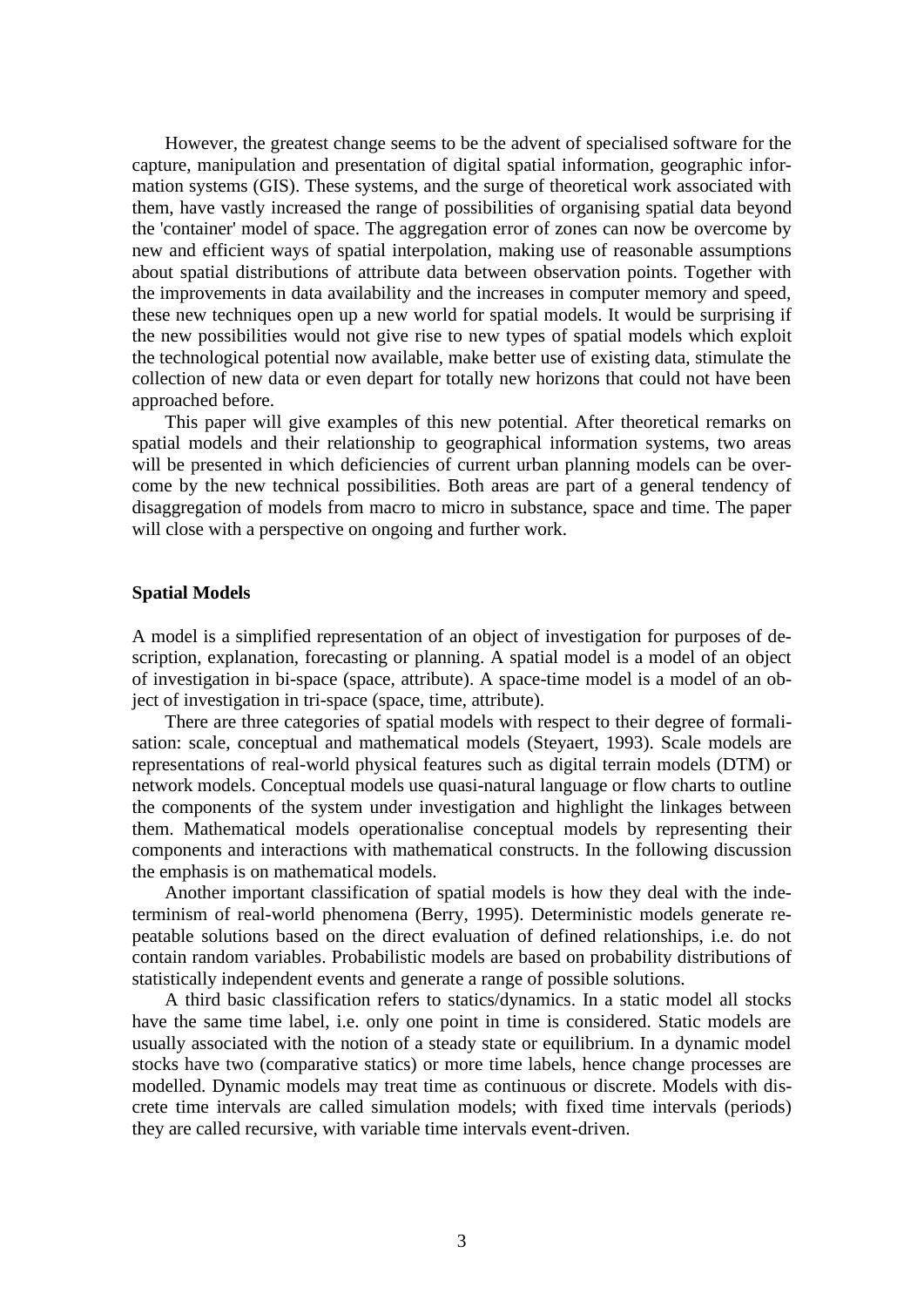Spatial models can also be classified according to their resolution and extent in space, time and attributes, ranging from the macroscopic to the microscopic. The space dimension can be represented by objects with zero dimension (points), one dimension (lines), two dimensions (areas) or three dimensions (volumes); spatial resolution may range from a few centimetres to, say, ten kilometres, and the extent of objects may range from a few metres to thousands of kilometres. In similar terms the time dimension can be represented with zero dimension (event) or one dimension (process); the resolution may range between a few seconds and hundreds of years, and the extent of time considered between, say, a day and millions of years (in geologic processes). The attribute dimension may be single- or multiattribute. The resolution of attributes may range from averages of attributes of large collectives (gases, species, national economies) to individual attributes of individual objects (molecules, neurons, travellers), with all stages in between. The extent of attributes may range from an infinite number of possible states to only one possible state. Simulation models of individual objects are called microsimulation models; microsimulation models do not need to simulate all objects of the system of investigation but may work with a sufficiently large sample.

There are many more ways of classifying spatial models that can only be indicated here. Beyond the above criteria, spatial models can be classified by

- comprehensiveness: some models deal only with one spatial subsystem, whereas others deal with interactions between different spatial subsystems.
- model structure: one group of models applies one single unifying principle for modelling and linking all subsystems; other models consist of loosely coupled submodels each of which has its own independent internal structure.
- theoretical foundations: environmental models rely on physical laws, whereas socioeconomic models apply theoretical approaches such as random utility or economic equilibrium theory.
- modelling techniques: here techniques such as input-output models, spatial interaction models, neural network models, Markov models or microsimulation might be listed.

# *Spatial Planning Models*

Spatial models primarily used for planning are spatial planning models. Spatial planning models originated from several disciplines such as economics, geography, sociology and transport engineering and have only since the 1960s been integrated by 'synthetic' disciplines such as regional science or planning. In the urban planning field the following disciplines have contributed:

- *Economic* modelling with a spatial dimension at the metropolitan scale includes models of urban land and housing markets based on the concept of bid rent. Normative economic models based on location theory (minimising location and transport cost) are used to determine optimum locations for manufacturing plants, wholesale and retail outlets or public facilities.
- *Geographical* modelling includes migration models based on notions of distance and dissimilarity between origin and destination location frequently coupled with probabilistic models of population dynamics, spatial interaction and location models based on entropy or random utility concepts and models of activity-based mobility behaviour of individuals subject to constraints ('space-time geography').
- *Sociological* modelling has contributed spatial models of segregation of socioeconomic or ethnic groups in urban areas and of invasion of urban territories by popu-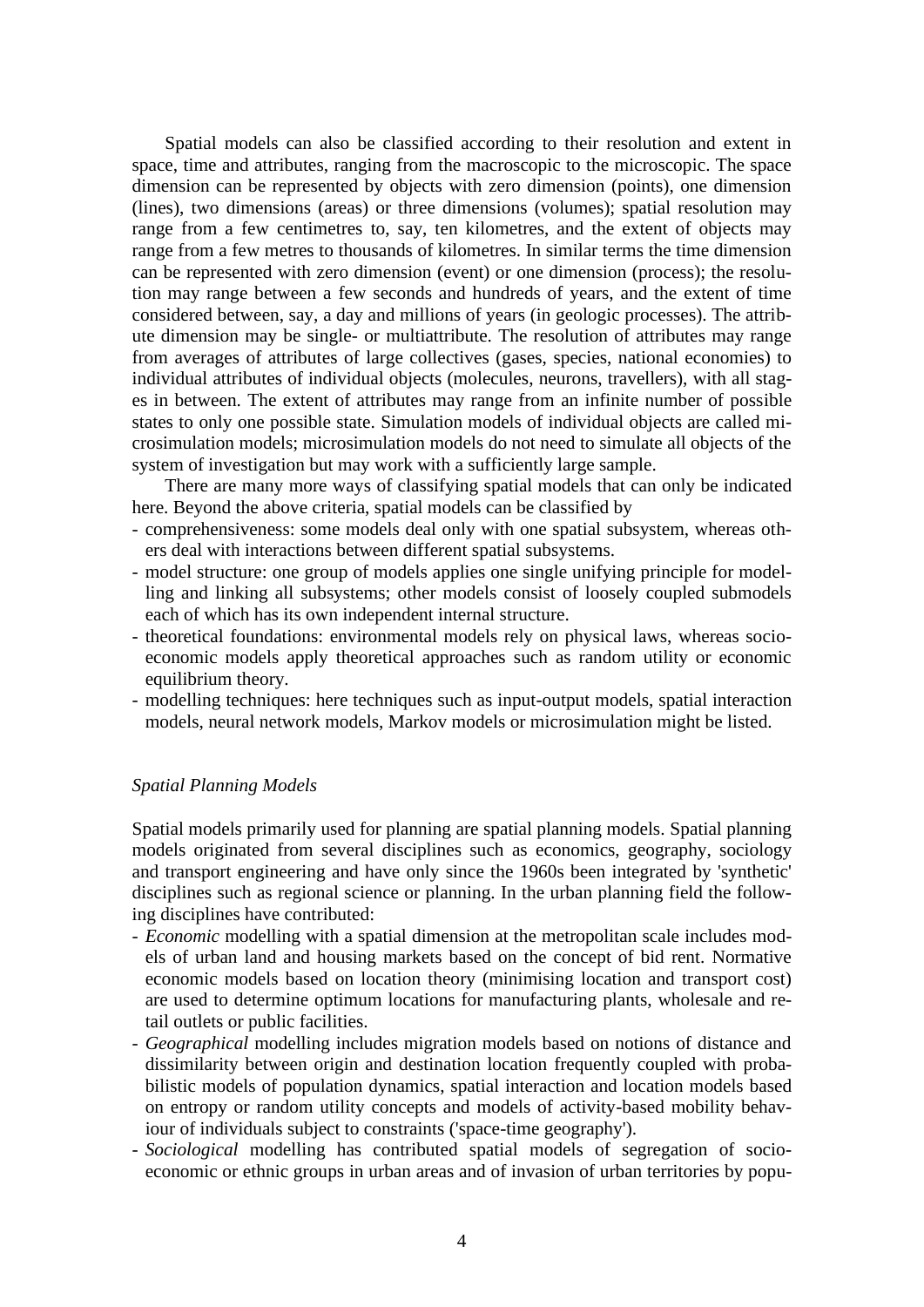lation groups based on analogies from plant and animal ecology ('social ecology') and models of urban 'action spaces' related to concepts of space-time geography.

- *Transport engineering* modelling includes travel and goods transport models based on entropy or random-utility theory with submodels of flow generation, destination choice, modal choice, network search and flow assignment with capacity restraint resulting in user-optimum network equilibrium, and normative models for route planning, transport fleet management and navigation in large transport networks. In more recent developments, concepts of activity-based mobility have been taken up by transport modellers to take account of non-vehicle trips, trip chains, multimodal trips, car sharing and new forms of demand-responsive collective transport.
- *Integrated* modelling includes approaches in which two or more of the above specialised models are combined, such as integrated models of spatial development at the metropolitan scale. Typically such models consist of models of activity location, land use and travel; more recently also environmental aspects such as energy consumption,  $CO<sub>2</sub>$  emissions, air pollution, open space and traffic noise are addressed.

The need for integrative solutions is becoming more urgent because of the interconnectedness of economic, social and environmental problems.

#### **Spatial Models and GIS**

There is a growing literature on GIS and spatial models (Fischer and Nijkamp, 1992; Goodchild et al., 1993b; Longley and Batty, 1996; Fotheringham and Rogerson, 1994; Fischer et al., 1996; Fotheringham and Wegener, 2000). However, because of the limited analytical or modelling capabilities of present GIS, the tools offered by current GIS appear to be of little interest for spatial modelling. Instead it seems to be more relevant to examine whether the organisation of spatial information in GIS is appropriate for spatial models and how spatial models might be linked with GIS.

The typical forms of data organisation of urban planning models are very similar to those of present GIS (see Table 1). However, there is no equivalent to interaction matrices in present GIS. The main advantages of data organisation in GIS are the ease of data capture or data entry, data manipulation and visualisation. Another important advantage is the possibility to co-process data stored in different data models. In conjunction with appropriate spatial interpolation techniques, it is possible to co-process polygon-based, network-based and list-based spatial models in one common spatial framework. For instance, in a travel simulation one might use a list to sample trip origins from a population surface created by spatial interpolation from zonal data, access the nearest network node pixel, perform destination, mode and route choice on the link-coded network and return to pixel representation at the destination. The results may be used as link-by-link information to drive a capacity-restraint or network-equilibrium model or may be used as pixel-by-pixel input to environmental impact submodels or to drive output routines generating 2D or 3D surface representations.

Nyerges (1992) proposed a conceptual framework for the coupling of spatial models with GIS. He distinguishes between four ways of linkage with increasing intensity of coupling: isolated applications, loose coupling, tight coupling and full integration. An external model offers the advantage of independent and flexible development and testing of the model, but is suitable only for loose coupling. Embedding the spatial model into the GIS would have the advantage that all functions and data resources of the GIS can be used.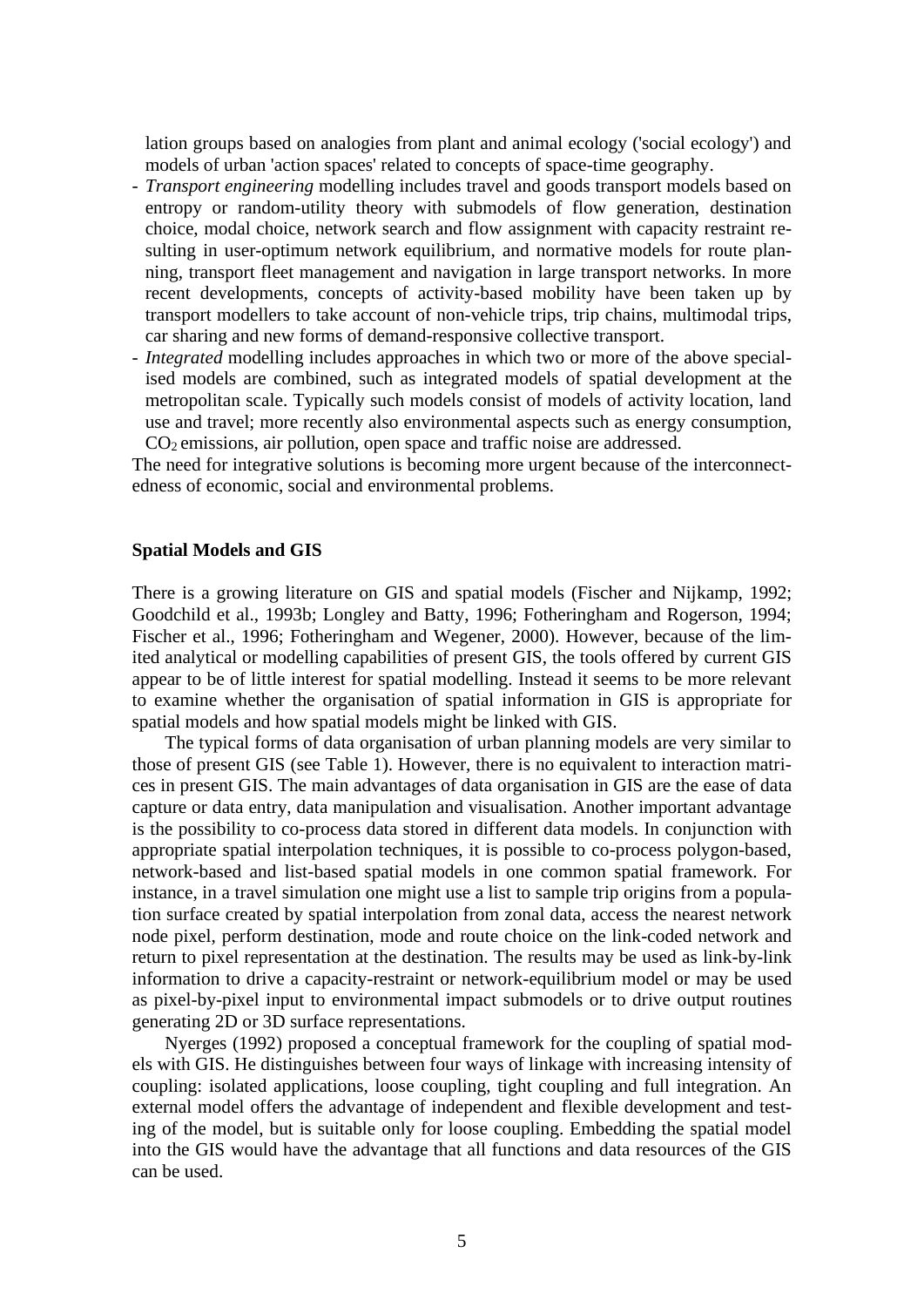| Data objects     | Model data organisation                                                                                                                                                                                                                                                                                                                                        | GIS data organisation                                                                                                                                                                                         |  |
|------------------|----------------------------------------------------------------------------------------------------------------------------------------------------------------------------------------------------------------------------------------------------------------------------------------------------------------------------------------------------------------|---------------------------------------------------------------------------------------------------------------------------------------------------------------------------------------------------------------|--|
| Area data        | Stock matrix: a two-dimensional<br>matrix where the rows indicate<br>the areas and the columns contain<br>attributes. It is implicitly assumed<br>that attributes are uniformly dis-<br>tributed throughout the area.                                                                                                                                          | Polygons: areas are represented as<br>polygons and area data are stored<br>in polygon attribute tables. It is<br>implicitly assumed that attributes<br>are uniformly distributed through-<br>out the polygon. |  |
| Interaction data | There is no equivalent to interac-<br>Interaction matrix: square matrix<br>where rows and columns repre-<br>tion matrices in GIS.<br>sent areas. The cells of the matrix<br>contain impedances or flows be-<br>tween areas.                                                                                                                                    |                                                                                                                                                                                                               |  |
| Network data     | Link: each link record is identi-<br>Links are stored as arcs and link<br>fied by from-node and to-node<br>attributes in arc attribute tables.<br>and contains link attributes such<br>The alignment is also coded. The<br>as length, travel time, capacity.<br>convenience of digitising and<br>The alignment is not coded.<br>editing links is an advantage. |                                                                                                                                                                                                               |  |
| Point data       | List: a sequence of records where<br>each record refers to an object (a<br>household, a firm, a building) in<br>an area. Each record contains<br>attributes of the object; the loca-<br>tion in the area is not recorded.                                                                                                                                      | Point data are stored in point at-<br>tribute tables. The advantage is<br>that points have micro locations,<br>i.e. pairs of co-ordinates.                                                                    |  |
| Area/point data  | Raster: the topology is implicit in<br>the data model, which simplifies<br>processing. If the raster cells are<br>small, quasi-continuous surfaces<br>can be constructed.                                                                                                                                                                                      | Raster-based GIS correspond dir-<br>ectly to raster-based models with<br>raster attributes stored in value<br>attribute tables.                                                                               |  |

*Table 1. Data organisation of models and GIS* 

# **First Experience**

There is today a wide spectrum of urban planning models using GIS (see Spiekermann and Wegener, 2000). However, in only few of them GIS play a role beyond data base or mapping functions.

In general spatial models in the social sciences use loose coupling. One example is the California Urban Futures Model (Landis 1994) developed at the University of California at Berkeley as a disaggregate model of land use housing development, one of the first urban models to utilise GIS technology (see Landis and Zhang, 1998a; 1998b; 2000). A typical model run requires multiple data transformations between different data formats. Batty and Xie (1994a; 1994b; 1994c) are using strong coupling to link a GIS (ArcInfo) with a large number of external analysis and modelling routines under a common graphical user interface. They note, however, that in their application the GIS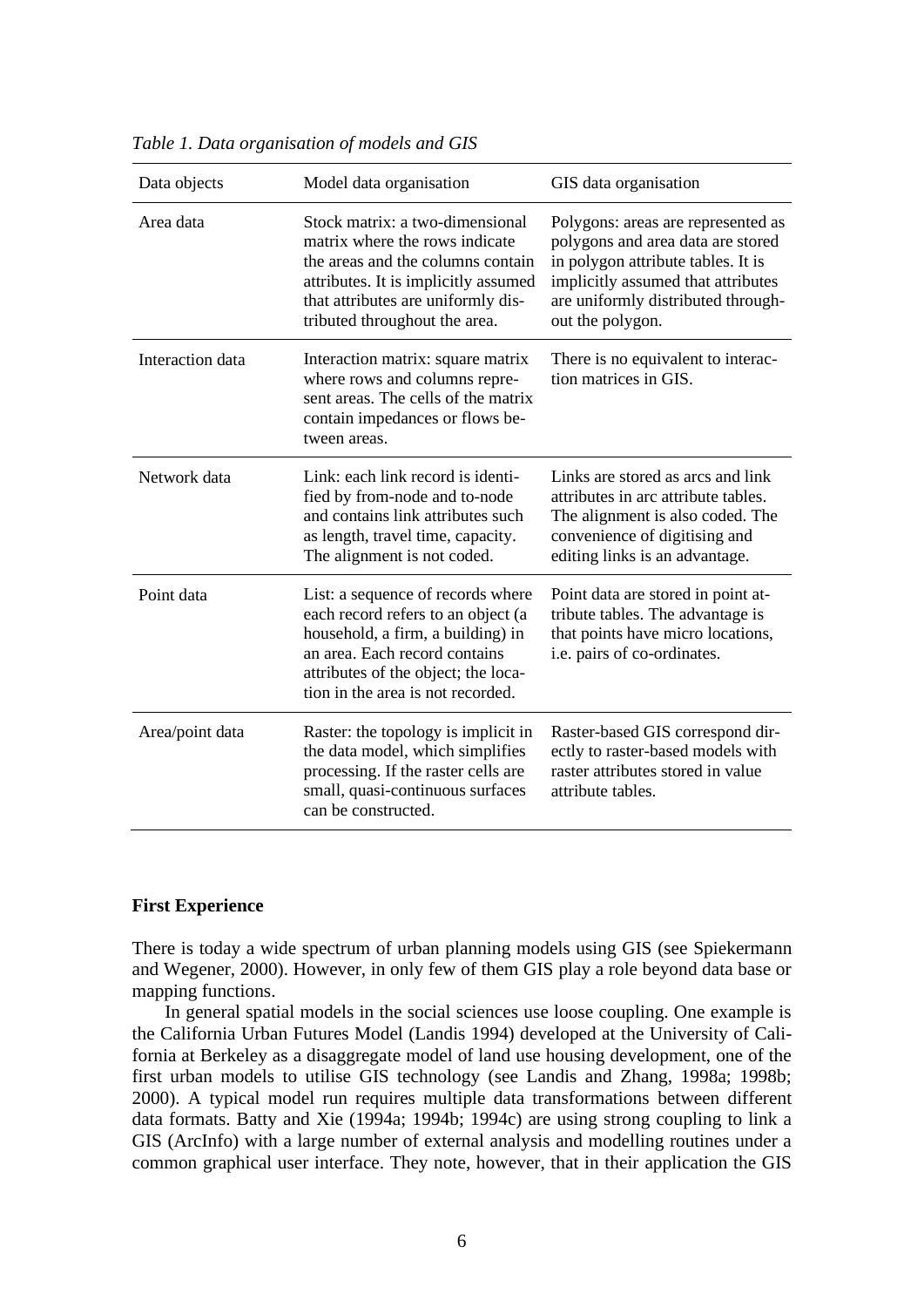is essentially a storage and display medium, and if processes are to be modelled in whatever geographical domain, such modelling must be achieved outside the GIS.

A more radical approach is to start from the modelling side and add GIS functionality by emulating the needed analysis and display functions by subroutines within the model. As only a very small subset of GIS functions are normally required in any one modelling context, the development effort may be justified if the number of applications is sufficiently large. The benefits of this strategy are substantial as one gets rid of all the overhead and limitations of a particular GIS software package. This strategy has been followed, for instance, by Birkin et al. (1990).

An ambitious attempt to overcome the lack of dynamics of GIS and at the same time to exploit the potential of GIS to switch between different representations of space is the Time Geographic Simulation System developed at the Université Paris 1 (Mathian et al., 2000). The TGSS is of hybrid raster type and all geographical objects are defined as aggregations of pixels. The system can handle several hierarchies of scales and, with procedures of aggregation and disaggregation, is able to associate data corresponding to different geographical scales in the same model. To establish the time dimension, all data are stored as temporal series of maps.

#### *New Challenges*

What these pioneer applications have in common, is their tendency towards more disaggregate models, and indeed the move from macro to micro seems to be one of the most important advantages of the new technological potential. The trend to disaggregation coincides with new issues coming up in planning which cannot be studied with the previous aggregate models. For instance, new intermodal travel alternatives such as park-and-ride and 'kiss-and-ride', new forms of paratransit such as car-sharing, shared taxis or buses on demand and new life styles and work patterns such as part-time work, telework and teleshopping cannot be modelled by traditional aggregate four-step travel models. New activity-based travel models addressing these issues require more detailed information on household demographics and employment characteristics. New neighbourhood-scale planning policies to promote the use of public transport, walking and cycling require more detailed information on the precise location of activities. New concepts of intermodal urban goods transport ('city logistics') require detailed knowledge on the location of local shippers and recipients. In addition the models need to be able to predict not only economic but also environmental impacts of land-use transport policies, and this requires small area forecasts of emissions from stationary and mobile sources as well as of air quality in terms of exposed population.

Existing urban models are too aggregate to respond to these challenges. Typical models distinguish only few industries, socio-economic groups and dwelling categories, too few to take account of new production and distribution technologies and emerging life styles and work patterns. Moreover, most urban models get their spatial dimension through a zonal system in which it is assumed that all attributes are uniformly distributed throughout a zone. Spatial interaction between zones is established via networks linked only to the centroids of the zones. Zone-based spatial models do not take account of topological relationships and ignore that socio-economic activities and their environmental impacts are continuous in space.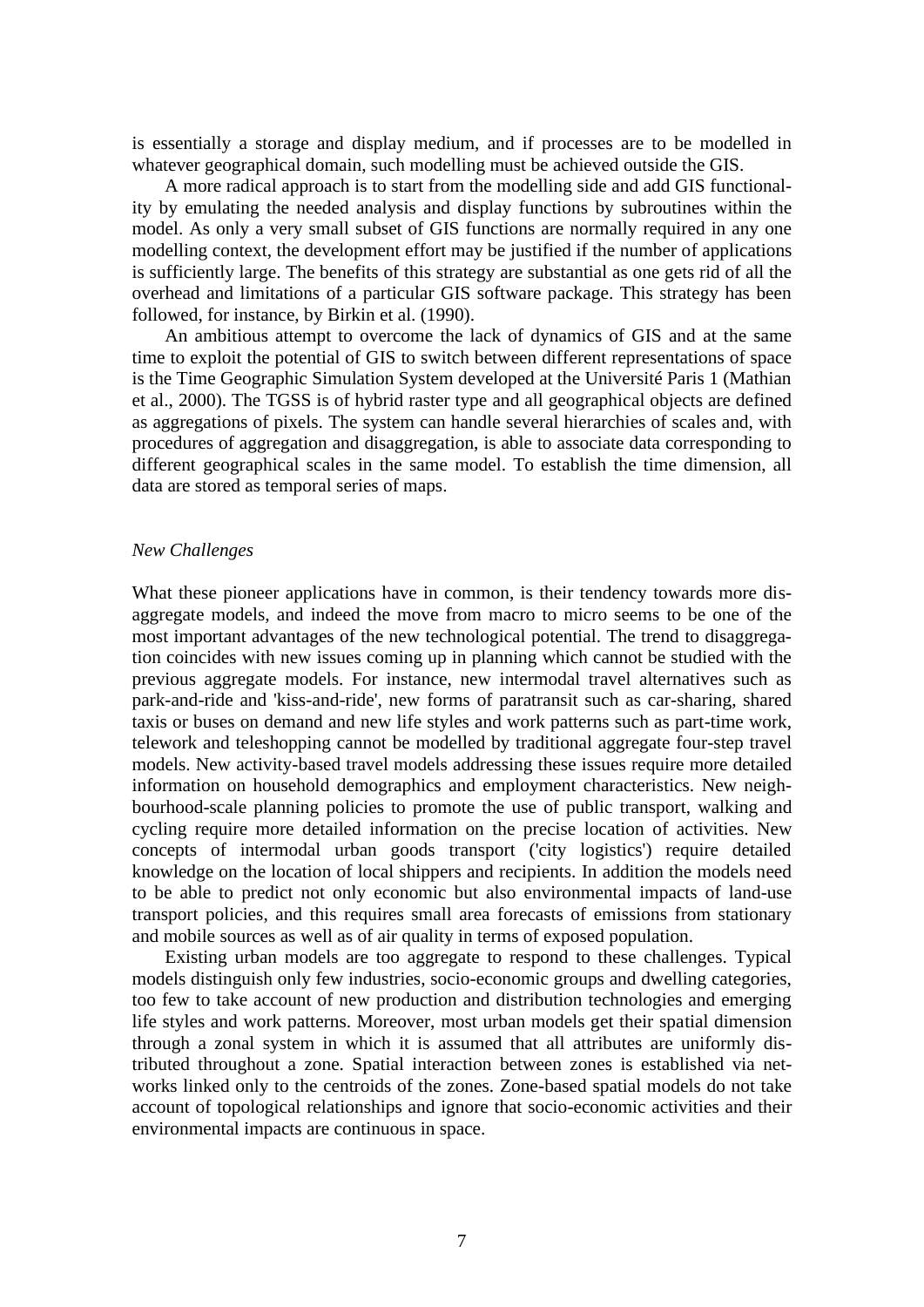The limitations of zonal systems have led to serious methodological difficulties such as the 'modifiable areal unit problem' (Openshaw, 1984; Fotheringham and Wong, 1991) and problems of spatial interpolation between incompatible zone systems (Flowerdew and Openshaw, 1987; Goodchild et al., 1993a; Fisher and Langford, 1995).

The captivity of spatial modelling in the straitjacket of zonal systems has seriously restricted their capability to respond to current planning issues. For instance, zone-based models lack the spatial resolution necessary to represent environmental phenomena other than energy consumption or  $CO<sub>2</sub>$  emissions. Flow models such as air dispersion, noise propagation and surface and ground water flow models require a much higher spatial resolution. Air distribution models work with raster data of emission sources and topographic features such as elevation and surface characteristics such as green space, built-up area and high-rise buildings. Noise propagation models require spatially disaggregate data on emission sources, topography and sound barriers such as dams, walls or buildings as well as the three-dimensional location of population. Surface and ground water flow models require spatially disaggregate data on river systems and geological information on ground water conditions. This implies that not only the *attributes* of the components of the modelled system are of interest but also their physical *micro location.* 

These considerations suggest a fundamentally new organisation of urban models based on a microscopic view of urban development (Wegener and Spiekermann, 1996a).

# **Disaggregation of Spatial Data**

The main argument against such a view could be that micro data of households and workplaces, residences and businesses are rarely available, and where they are, their use would be heavily restricted for privacy reasons. In particular in developing countries with poorly developed data infrastructure, micro data may be unavailable.

However, even where no micro data are available, GIS can be used to generate a synthetic disaggregate spatial microdatabase which corresponds to all known statistical distributions (Bracken and Martin, 1989, 1995; Martin and Bracken, 1991; Wegener and Spiekermann, 1996b) and can be used instead of real micro data.

To spatially disaggregate spatially aggregate data within a spatial unit such as an urban district or a census tract, the land use distribution within that zone is taken into account, i.e. it is assumed that there are areas of different density within the zone. The spatial disaggregation of zonal data therefore consists of two steps, the generation of a raster representation of land use and the allocation of the data to raster cells. Fig. 1 illustrates the two steps for a simple example. The following steps are performed:

- First, the land use coverage and the coverage containing the zone borders are overlaid to get land use polygons for each zone. Then the polygons are converted to a raster representation by using a point-in-polygon algorithm for the centroids of the raster cells. As a result each cell has two attributes, the land use category and the zone number of its centroid. These cells represent the addresses for the disaggregation of zonal data and the subsequent microsimulation. The cell size to be selected depends on the required spatial resolution of the microsimulation and is limited by the memory and speed of the available computer.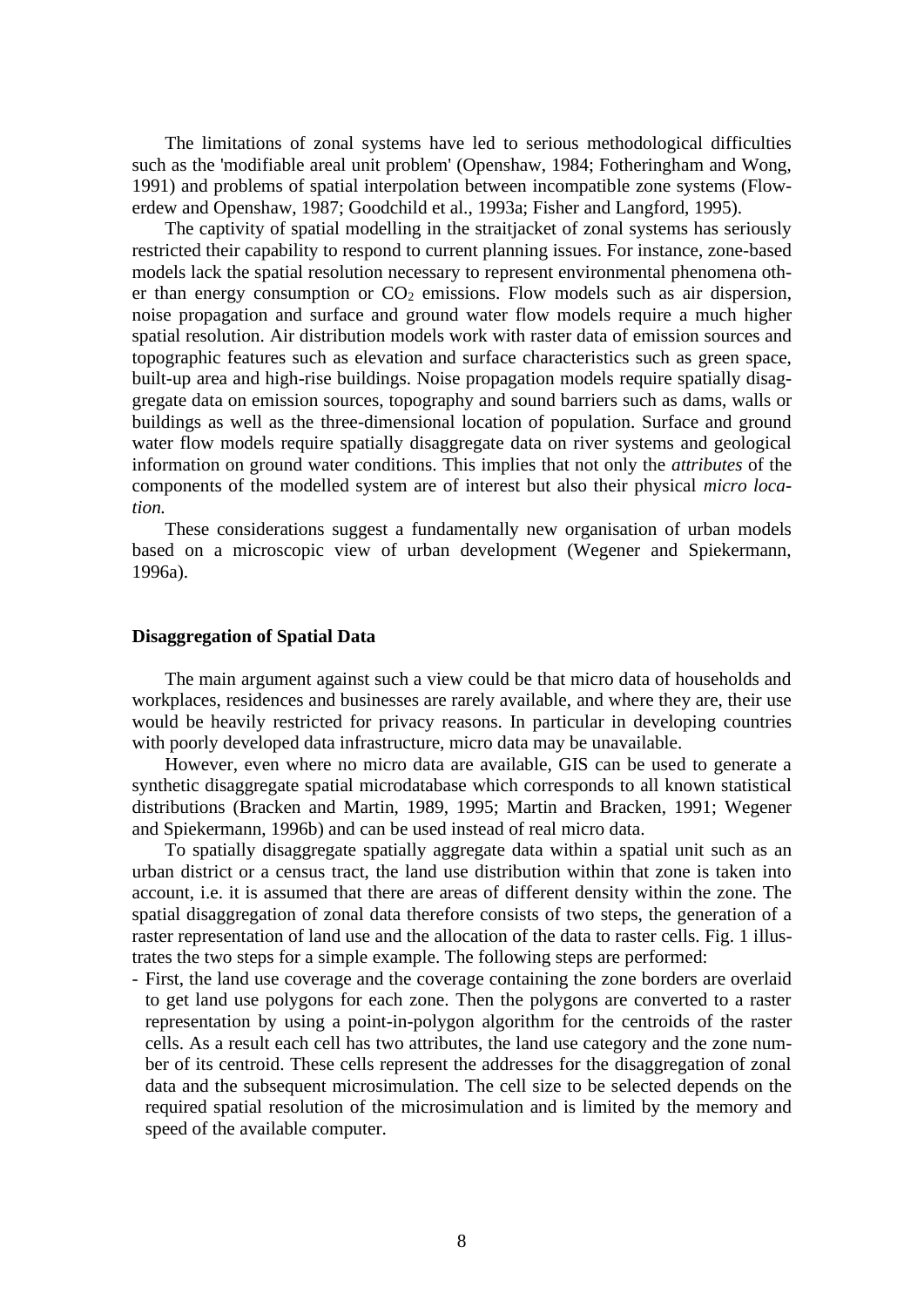

*Fig. 1. Spatial disaggregation of zonal data to raster cells*

- The next step merges the land use data and zonal activity data such as population or employment. First for each activity to be disaggregated specific weights are assigned to each land use category. Then all cells are attributed with the weights of their land use category. Dividing the weight of a cell by the total of the weights of all cells of the zone gives the probability that this cell will be the address of one element of the zonal activity. Cumulating the weights over the cells of a zone one gets a range of numbers associated with each cell. Using a random number generator for each element of the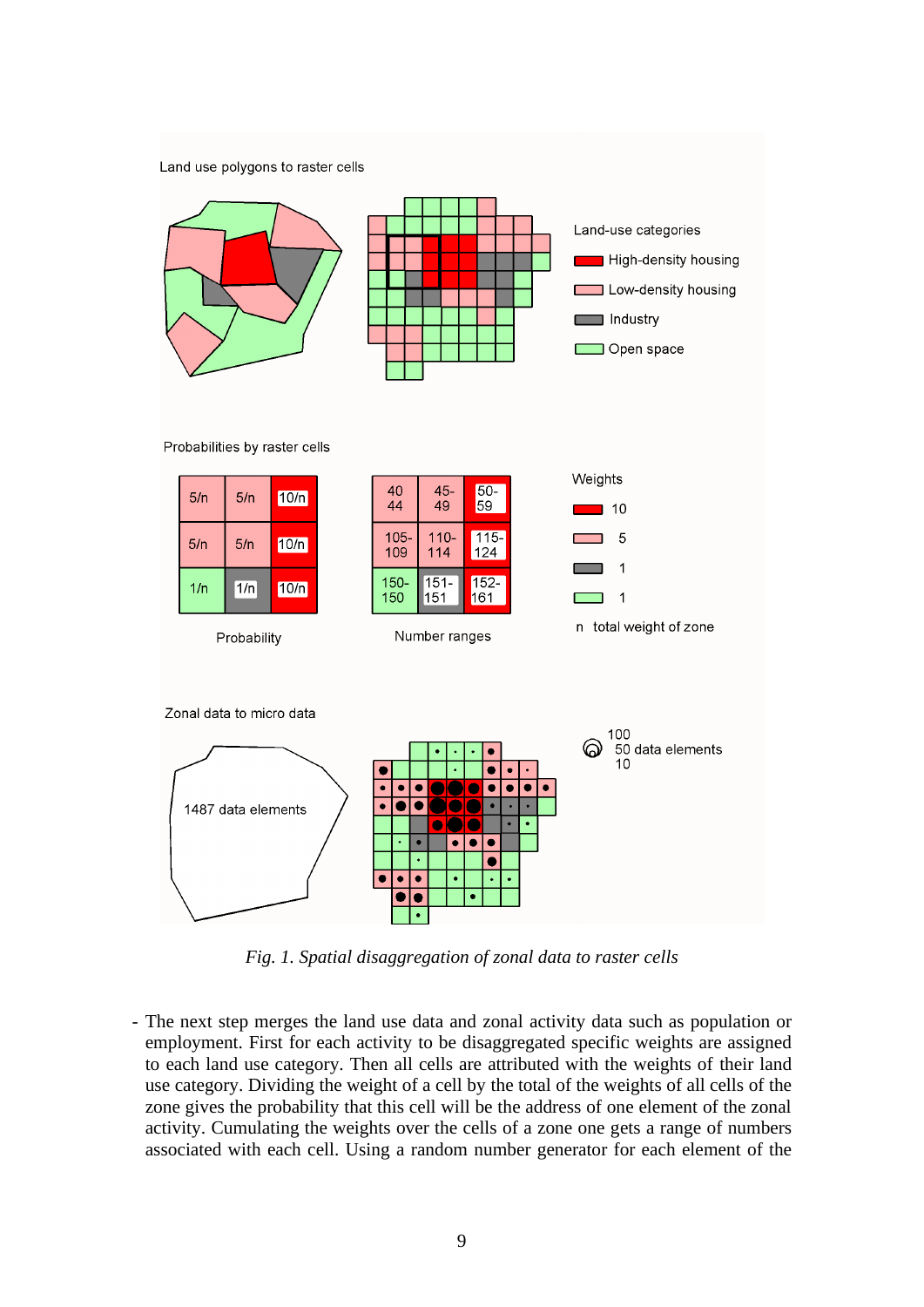zonal activity one cell is selected as its address. The result of this is a raster representation of the distribution of the activity within the zone.

Figs. 2 and 3 demonstrate how this method was used for disaggregate environmental impact analyses in the Helsinki application of the SPARTACUS project (LT Consultants et al., 1998).

In the application, an integrated land-use transport model (MEPLAN) was applied to the metropolitan area of Helsinki on the basis of land-use and travel analysis zones. In order to analyse air quality and exposure to traffic noise at a higher spatial resolution, population and land use in the metropolitan region was disaggregated to 100x100 m raster cells using the method described above. The links of the transport network, which were used in vector form in the transport model, were also disaggregated to raster cells as linear emission sources.

Fig. 2 shows the distribution of population and employment in the metropolitan region in three-dimensional form. The 3D plots illustrate the more dispersed distribution of residences across the metropolitan area and the strongly peaked concentration of workplaces in the city centre.

Fig. 3 shows two results of the disaggregate environmental impact analysis. The map of exposure to  $NO<sub>2</sub>$  (top) shows the effect of the prevailing wind direction resulting in bands of increased exposure along the north-eastern side of major traffic arteries, whereas the map of exposure to traffic noise (bottom) replicates these as wide corridors. As also the residential population of each raster cell is known, it is possible to calculate the percent of persons exposed to pollution or noise beyond a certain level, an information of high relevance for spatial equity.

The combination of the raster representation of activities and the vector representation of the transport network provides a powerful data organisation of land use, transport and environment in urban regions:

- The raster representation of activities allows the calculation of micro-scale equity and sustainability indicators such as accessibility, air pollution, water quality, noise, micro climate and natural habitats, both for exogenous evaluation and for endogenous feedback into the residential construction and housing market submodels.
- The vector representation of the network allows to apply efficient network algorithms known from aggregate transport models such as minimum path search, mode and route choice and equilibrium assignment. The link between the micro locations of activities in space and the transport network is established by automatic search routines finding the nearest access point to the network or nearest public transport stop.
- The combination of raster and vector representations in one model allows to apply the activity-based modelling philosophy to modelling both location and mobility in an integrated and consistent way. This vastly expands the range of policies that can be examined. For instance, it is possible to study the impacts of public-transport oriented land-use policies promoting low-rise, high-density mixed-use areas with short distances and a large proportions of cycling and walking trips as well as new forms of collective travel such as bike-and-ride, kiss-and-ride, park-and-ride or various forms of vehicle-sharing.

The last of these advantages leads to the formulation of an urban simulation model entirely based on microsimulation. In the following section a framework for such a model will be presented.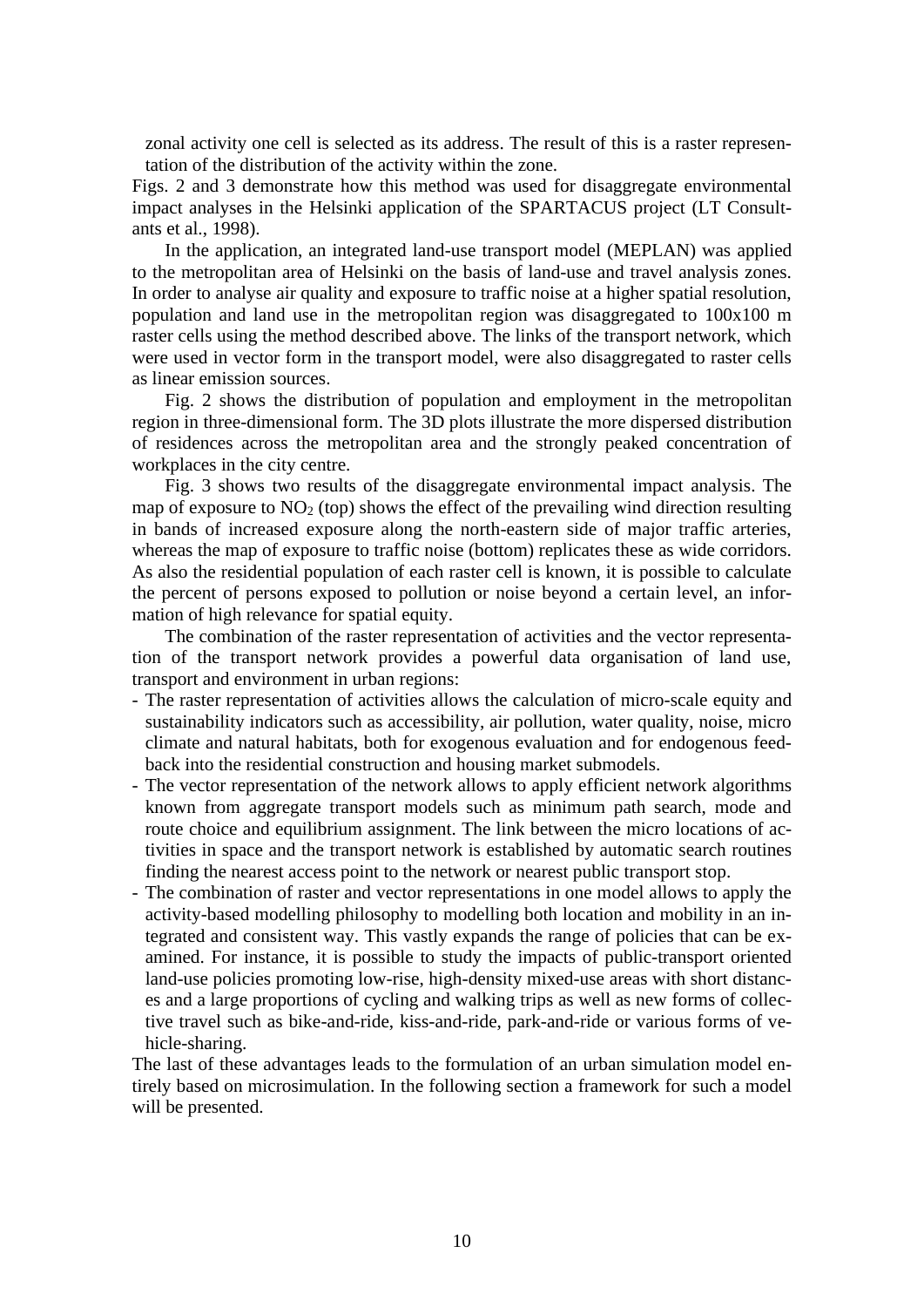

*Fig. 2. Population (top) and employment (bottom) in Helsinki (Spiekermann, 1999)*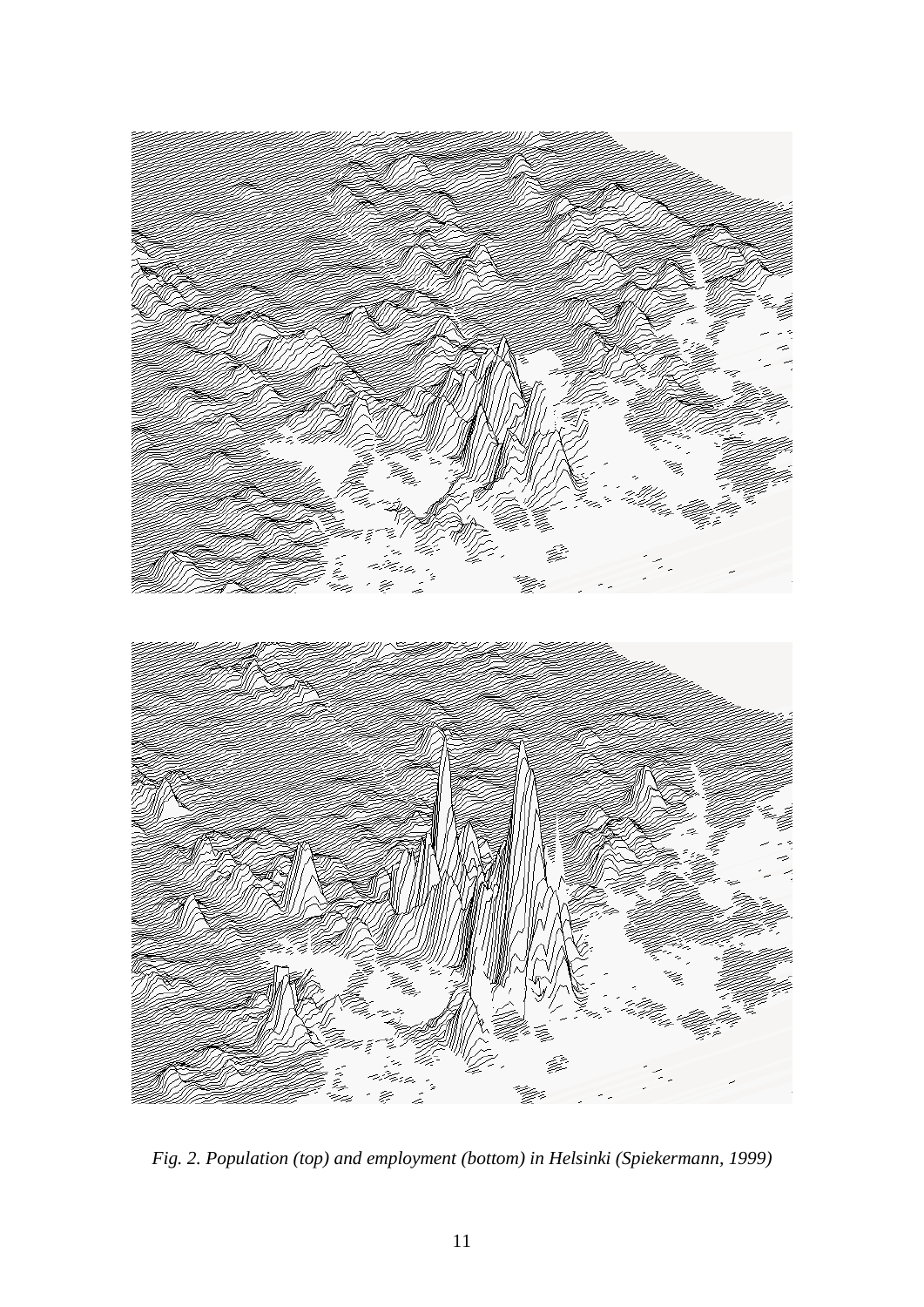

*Fig. 3. Exposure to NO<sup>2</sup> (top) and traffic noise (bottom) in Helsinki (Spiekermann, 1999)*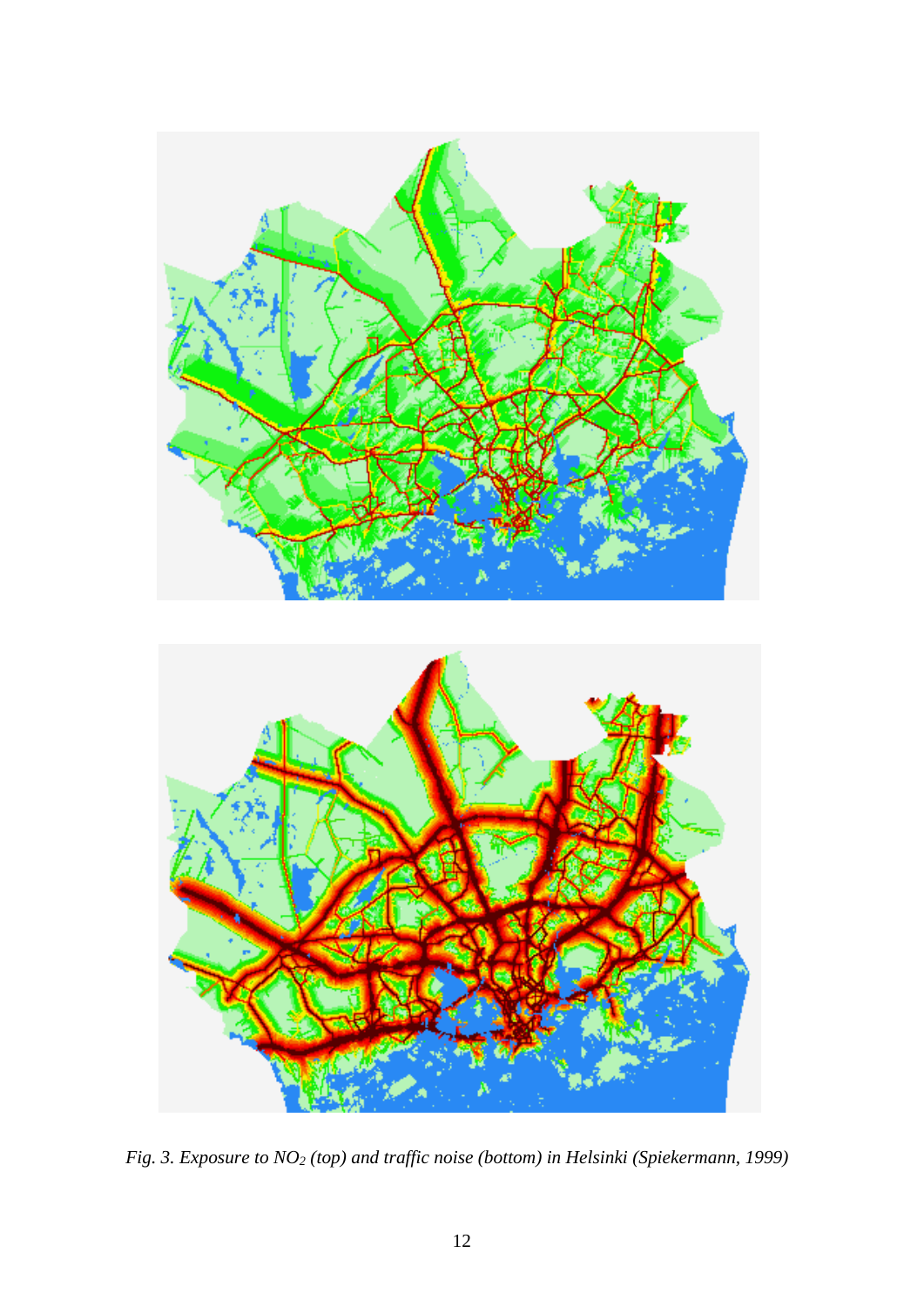# **Microsimulation**

Microsimulation was first used in social science applications by Orcutt et al (1961), yet applications in a spatial context remained occasional experiments without deeper impact, though covering a wide range of phenomena such as spatial diffusion (Hägerstrand, 1968), urban development (Chapin and Weiss, 1968), transport behaviour (Kreibich, 1979), demographic and household dynamics (Clarke et al., 1980; Clarke 1981; Clarke and Holm 1987) and housing choice (Kain and Apgar, 1985; Wegener, 1985). Only recently microsimulation has found new interest because of its flexibility to model processes that cannot be modelled in the aggregate (Clarke, 1996). Today there are several microsimulation models of urban land use and transport under development (Hayashi and Tomita 1989; Mackett 1990a; 1990b; Landis, 1994; Landis and Zhang, 1998a; 1998b; 2000; Waddell, 1998a; 1998b; Wegener and Spiekermann, 1996b).

A different approach emerged from the theory of cellular dynamics. Cellular automata (CA) are objects associated with areal units or *cells*. CA follow simple stimulusresponse rules to change or not to change their *state* based on the state of adjacent or near-by cells. By adding random noise to the rules, surprisingly complex patterns that closely resemble real cities can be generated (White and Engelen, 1993; Batty and Xie, 1994a; 1994b; 1994c; Batty, 1997). More complex stimulus-response behaviour is given to CA models in multi-reactive agents models. Multi-reactive agents are complex automata with the ability to control their interaction pattern; they can change their environment but also their own behaviour, i.e. are able to learn (Ferrand, 2000). The distinction between the behaviour of multi-reactive agents and the choice behaviour generated in microsimulation models is becoming smaller.

Probably the most advanced area of application of microsimulation in urban models is travel modelling. Aggregate travel models are unable to reproduce the complex spatial behaviour of individuals and to respond to sophisticated travel demand management measures. As a reaction, disaggregate travel models aim at a one-to-one reproduction of spatial behaviour by which individuals choose between mobility options in their pursuit of activities during a day (Axhausen and Gärling, 1992; Ben Akiva et al., 1996; Veldhuisen et al., 2000). Activity-based travel models start from interdependent 'activity programmes' of household members and translate these into home-based 'tours' consisting of one or more trips. This way interdependencies between the mobility behaviour of household members and between the trips of a tour can be modelled as well as intermodal trips that cannot be handled in aggregate multimodal travel models. Activity-based travel models do not model peak-hour or all-day travel but disaggregate travel behaviour by time of day, which permits the modelling of choice of departure time. There are also disaggregate traffic assignment models based on queuing or CA approaches, e.g. in the TRANSIMS project (Nagel et al., 1999; Barrett et al., 1999), which reproduce the movement of vehicles in the road network with a level of detail not known before.

# *Microsimulation Modules*

Whereas in the SPARTACUS project the urban simulation was still aggregate and only the subsequent environmental submodels disaggregate, the model described in this section is disaggregate throughout, i.e. is fully based on microsimulation.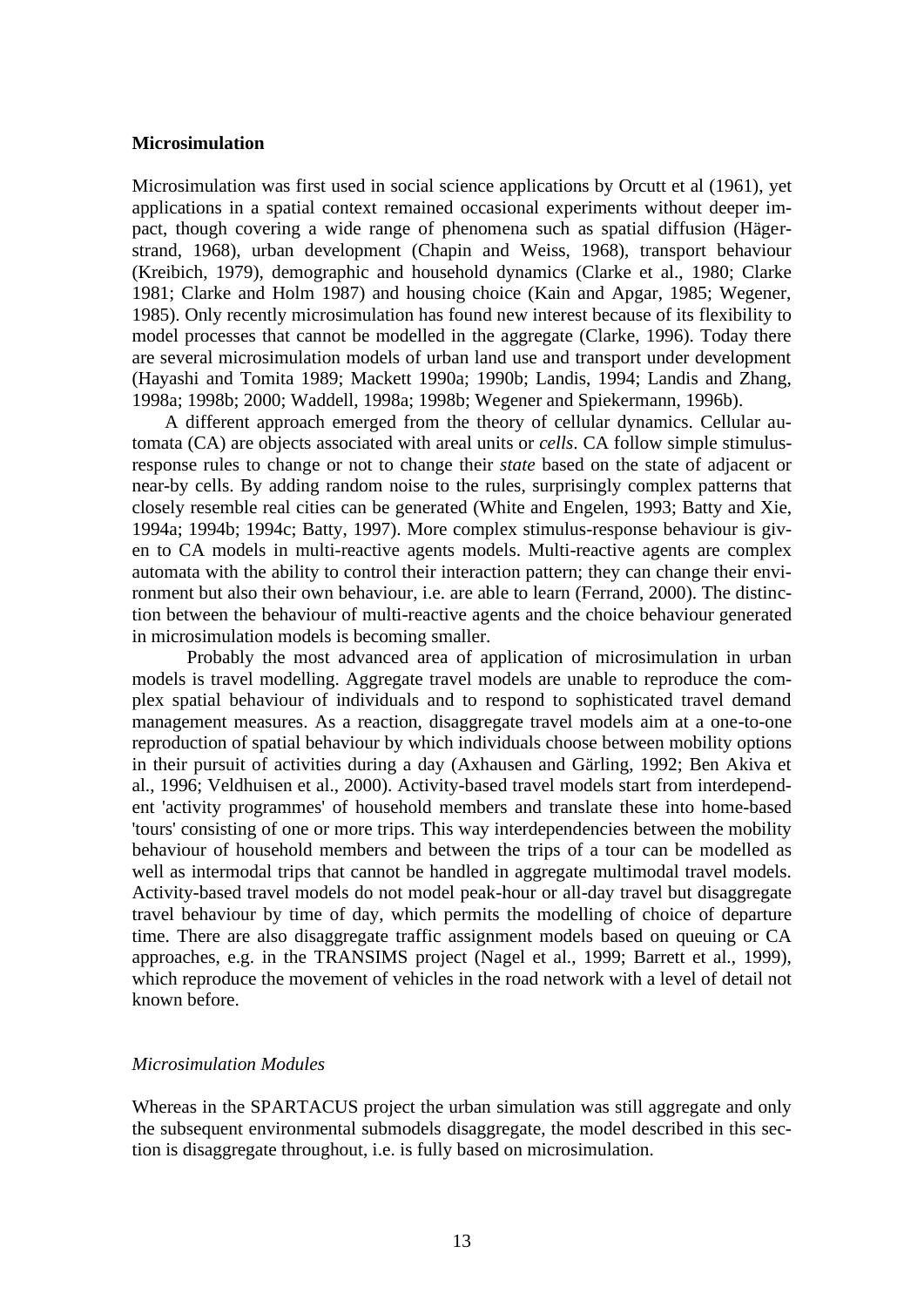Each microsimulation module is a separate software procedure with defined input and output interfaces, and each models a particular kind of change process. There are three kinds of process (cf. Wegener, 1985):

- *Transitions*. A transition represents a change from one state to another. A typical transition for instance is the evolution of a household during a certain time interval during which it is promoted to another household category with respect to nationality, age, income or size conditional on the relevant probabilities for events such as migration, birth of child, ageing/death, marriage or divorce, or the development of a firm from establishment through growth and decline to closure. Choice-based events such as marriage or divorce may be treated as transitions if the causal chain behind them is of no interest for the purpose of the model.
- *Choices*. A choice represents a selection between alternatives. A typical choice represents for instance the behaviour of a household looking for a dwelling in the housing market. Its propensity to move depends on its satisfaction with its present dwelling. It first chooses a neighbourhood in which to look for a dwelling, and this depends on its present residence and work place. The household then looks for a dwelling in that neighbourhood guided by the attractiveness and price of vacant dwellings there. The household accepts a dwelling if it can significantly improve its housing condition. If it declines, it enters another search phase.
- *Policies*. Choices in which the decision maker is a public authority represent decisions by which the public authority intervenes in the process of urban development.

The list of microsimulation modules ordered by increasing speed of change from slow to fast changes is presented in Table 2.

| Module           | Period     | Submodules                                |
|------------------|------------|-------------------------------------------|
| Infrastructure   | 5 years    | Roads, public transport                   |
| <b>Buildings</b> | 3 years    | Residential, business                     |
| Households       | 2 years    | Household life cycles, person life cycles |
| Firms            | 2 years    | Business life cycles                      |
| Location         | 1 year     | Residential location, business location   |
| Vehicles         | 1 year     | Cars, commercial vehicles                 |
| Activities       | 1 day      | household activities, logistics           |
| <b>Transport</b> | $1 \, day$ | Travel, goods transport                   |

#### *Table 2. Microsimulation modules*

All microsimulation modules access a common spatial data base. Access is controlled by a scheduler programme that takes into account the nested structure of different speed and frequency of occurrence of the change processes modelled. Access to the database is restricted by rules that give each module specific privileges to change particular data items.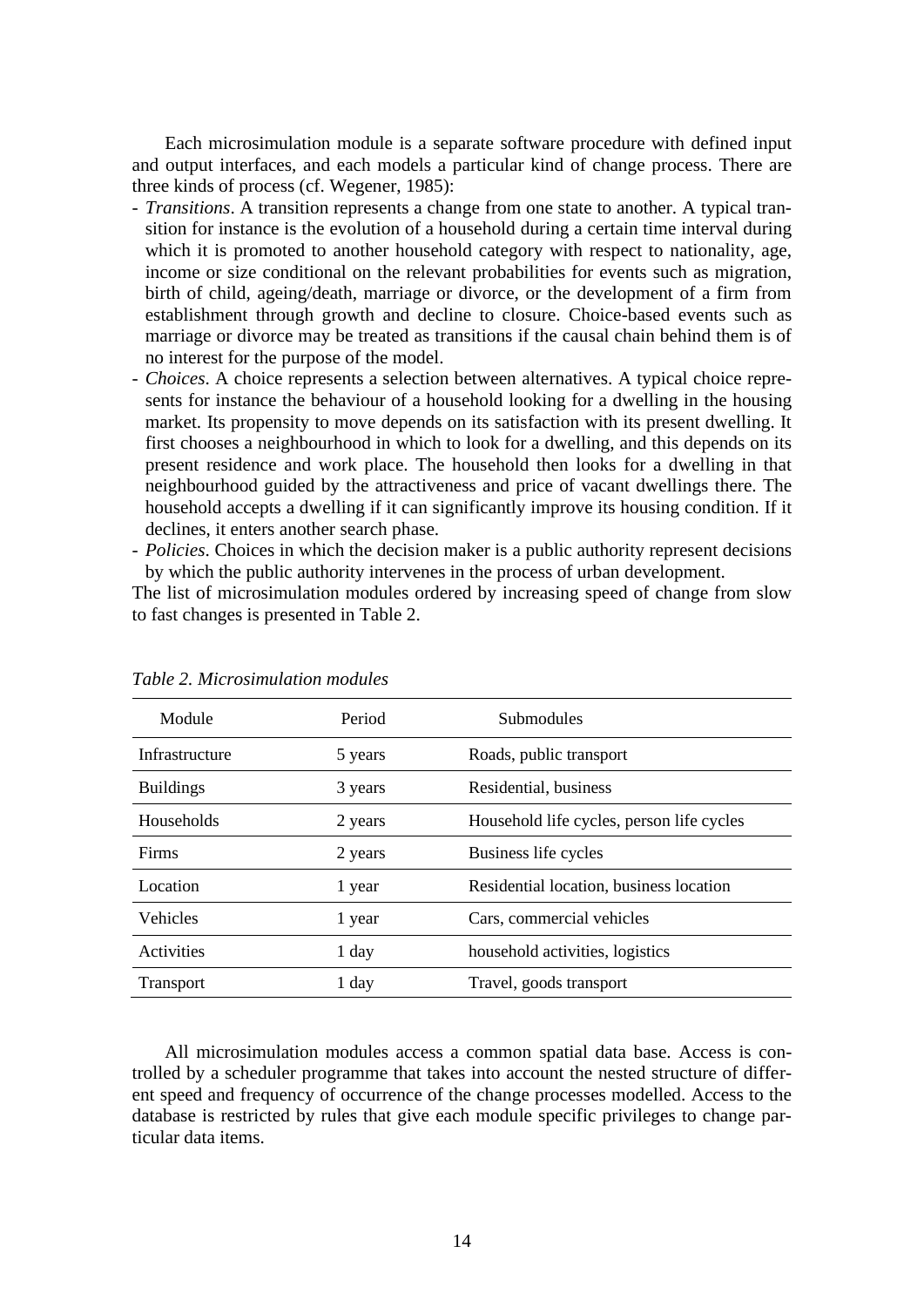The common spatial database consist of lists of households (with associated household members), firms (with associated workers), residential and non-residential buildings (with associated dwellings and business locations) and other facilities. Households, firms, buildings and facilities are located by micro locations. Micro locations are pairs of co-ordinates indicating a row and a column in a matrix of raster cells.

In order to give an idea of the composition of the microsimulation modules, three basic microsimulation modules will be presented below.

# *Household Formation*

The household formation microsimulation module models the evolution of household attributes associating each household with a particular life style.

Life style is an empirical concept that attempts to capture human spatio-temporal behaviour. It can be viewed as the sum of activities, distributed in time, space, interpersonal and intra-personal dimensions. It is a physical expression of the pattern of activities which the individuals aspire to engage in subject to constraints (Salomon, 1983). For the purpose of forecasting behaviour, the concept of life style seems to be richer in information than the conventional classification of market segments along sociodemographic and economic variables. As life style expresses the aspiration one has with regard to the way of living (i.e. activities in time and space), peoples' revealed behaviour is either consistent with their aspirations or a deviation thereof in the presence of constraints. Thus, identifying a person's life style is expected to be instrumental in predicting her behavioural responses to new situations.

In the social sciences life styles usually are represented in the form of free-form narratives or 'stories'. The story format, though open and potentially rich in content, is not suitable for mathematical modelling. Therefore life styles need to be translated from the open narrative format to some kind of quantitative representation which, however, should preserve as much of the variation in life styles found in reality. Such a representation is the representation of life styles as fuzzy objects. In the proposed model a 'life style' therefore is a fuzzy object defined by a set of probabilistic membership functions. A probabilistic membership function is a vector of probabilities specifying the likelihood that individuals with a particular life style belong to a particular category of a set of classified attributes.

The probabilities of the membership functions can be found as observed frequencies in empirical investigations, e.g. household surveys. In the absence of such surveys they are determined by expert judgement and validated against observed aggregate distributions. The validation is performed by microsimulation by which a synthetic spatially disaggregate population of individuals and households is generated that as far as possible conforms to the membership functions defining each life style, aggregate observed distributions such as population by age and sex, and the observed spatial distribution of land use and activities by zone.

Households are stored in list form. A list is here a sequence of fixed-length records, where each record contains information on one household. Households may appear in the list in any order, as search in the list is performed with the help of associated lists of pointers. Records contain attributes of households and pointers to records with attributes of its members in an associated list of persons.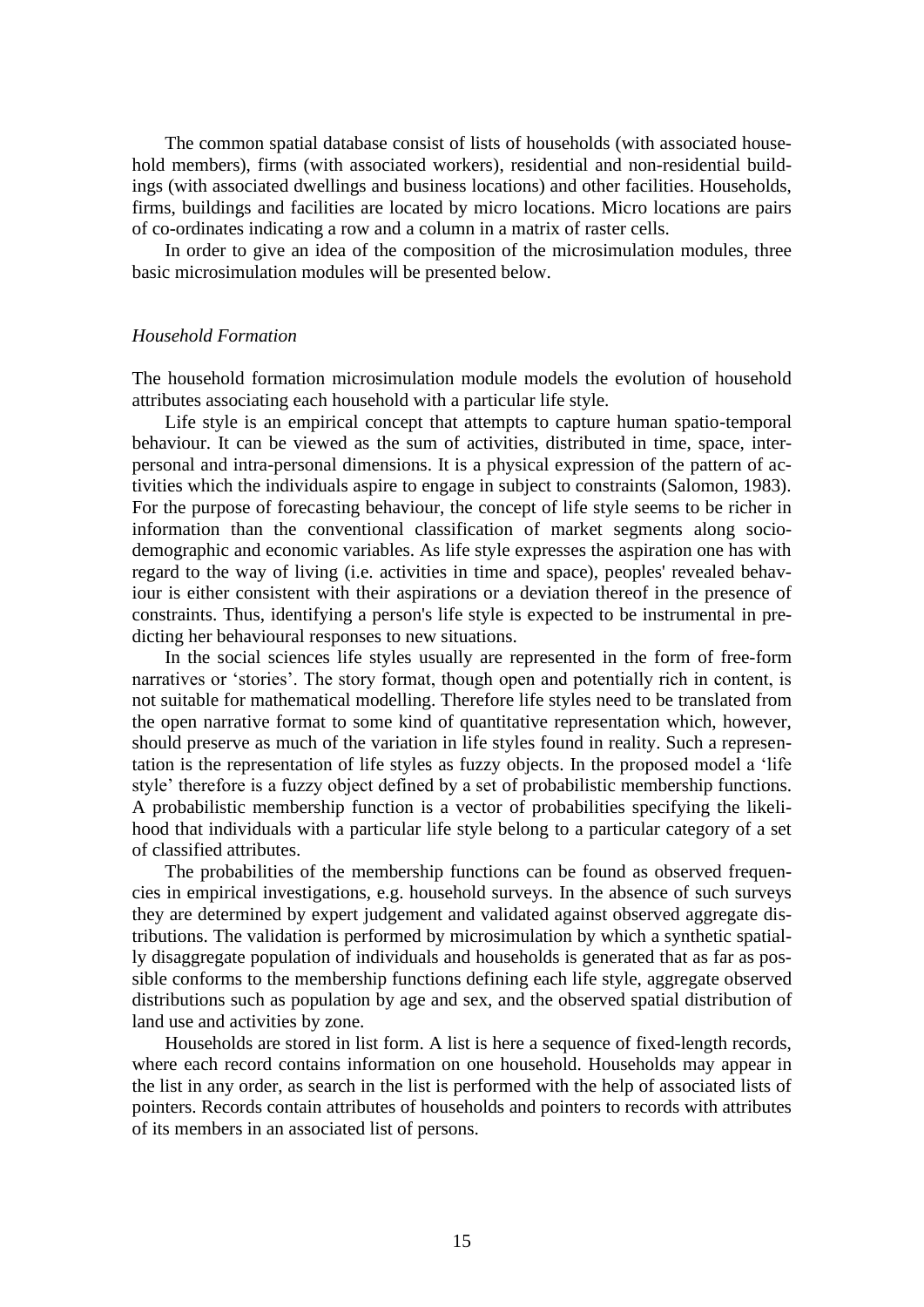In the household formation module the following household events are modelled simultaneously for households and household members (see Fig. 4):

- birth, ageing, death
- new household, dissolution of household
- marriage/divorce, cohabitation/separation, separation of child, person joins
- new job, retirement, unemployment
- change of income



*Fig. 4. Microsimulation of household formation: one year*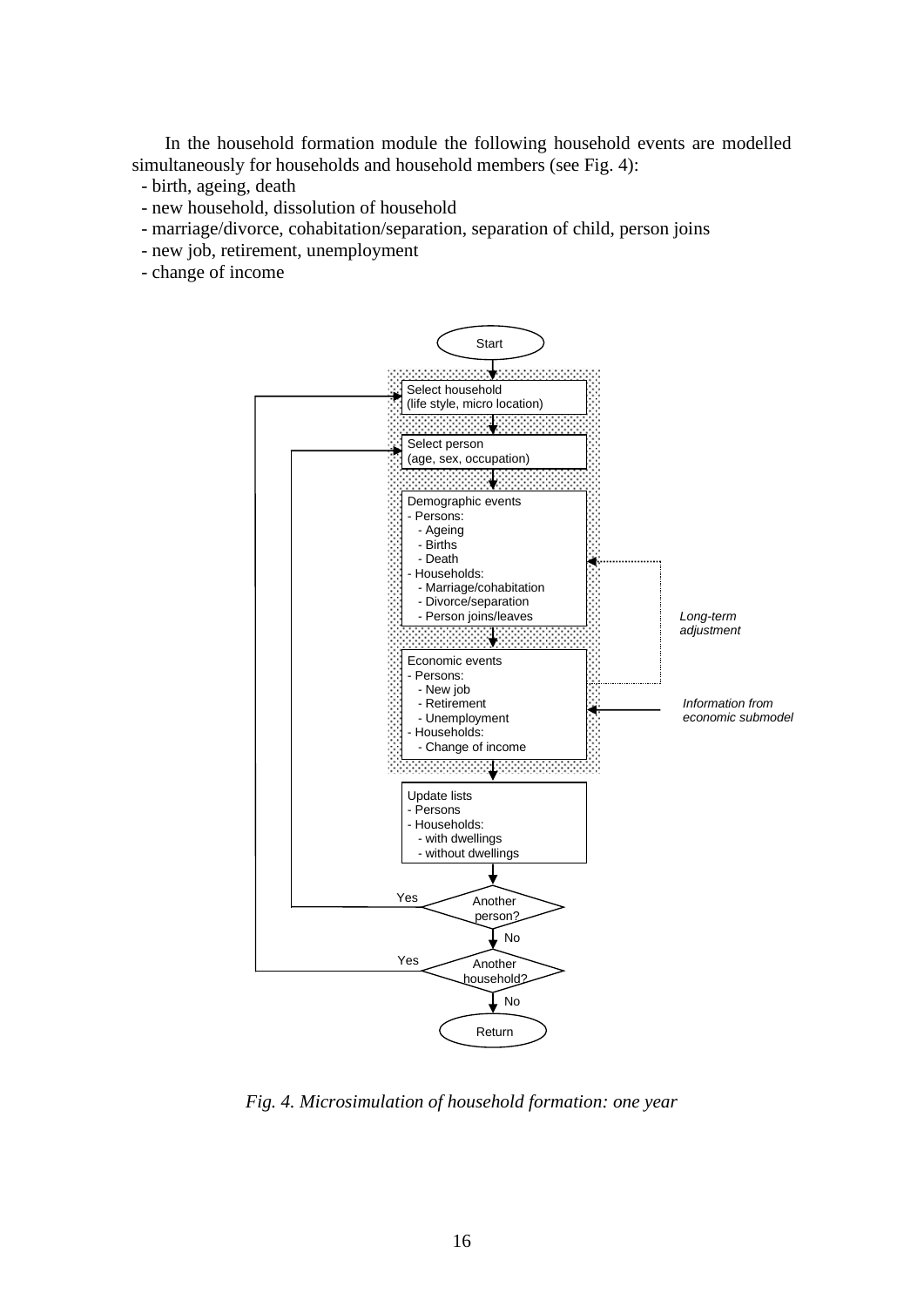Even though household formation events in reality are the outcome of more or less rational decisions, most of them will not be modelled as decisions but as transitions, i.e. simply as the result of the passage of time. Typical transitions are, for instance, changes of the state of a household with respect to age or size conditional on the relevant probabilities for events such as ageing/death, birth of child, relative joins or leaves household. Also clearly choice-based events such as marriage or divorce are modelled as transitions because the causal chain behind them is not represented in the model. Some events result in the dissolution of households or the creation of new households. Other events, such as a new job or unemployment are triggered by external events such as hiring or firing in the labour market of the model. Change of income is a consequence of employment-related events.

Beyond these straightforward relationships there is wide scope in the model for introducing more complex interdependencies between household and economic events. For instance, the rise of dual worker households may be in part a life style choice and in part a necessity dictated by rising housing costs and stagnant real incomes. Children may delay new household formation or marriage. Childbearing may be postponed based on some combination of life style preferences and response to housing cost and earnings expectations. The role of labour market expectations in shaping these choices is an area of considerable policy implications.

#### *Housing Choice*

The housing choice microsimulation module models location and housing choice decisions of households who move into the region (immigration), move out of the region (outmigration), move into a dwelling for the first time (starter households) or have a dwelling and move into another dwelling (moves). Households and dwellings are organised in four associated lists:

- The first list is the list of households (with its associated list of household members) maintained in the household formation submodel.
- The second list contains households without dwelling; households remaining in this list at the end of each simulation period are homeless.
- The third list contains dwellings with their micro locations and attributes.
- The fourth list contains vacant dwellings; it is continuously updated during the microsimulation.

Dwellings are affected by ageing and by decisions on new construction, upgrading and demolition modelled in other submodels not described here.

The housing choice model is a Monte Carlo microsimulation of transactions in the housing market. A market transaction is any successfully completed operation by which a household moves into or out of a dwelling or both. There are two types of actors in the housing market: households looking for a dwelling (housing demand) and landlords looking for tenants or buyers (housing supply). A market transaction has four phases (see Fig.  $5$ ):

- In the *sampling* phase a household looking for a dwelling or a landlord looking for a tenant or buyer is selected for being simulated. The probability that a household looking for a dwelling is selected is a function of its dissatisfaction with its present dwelling.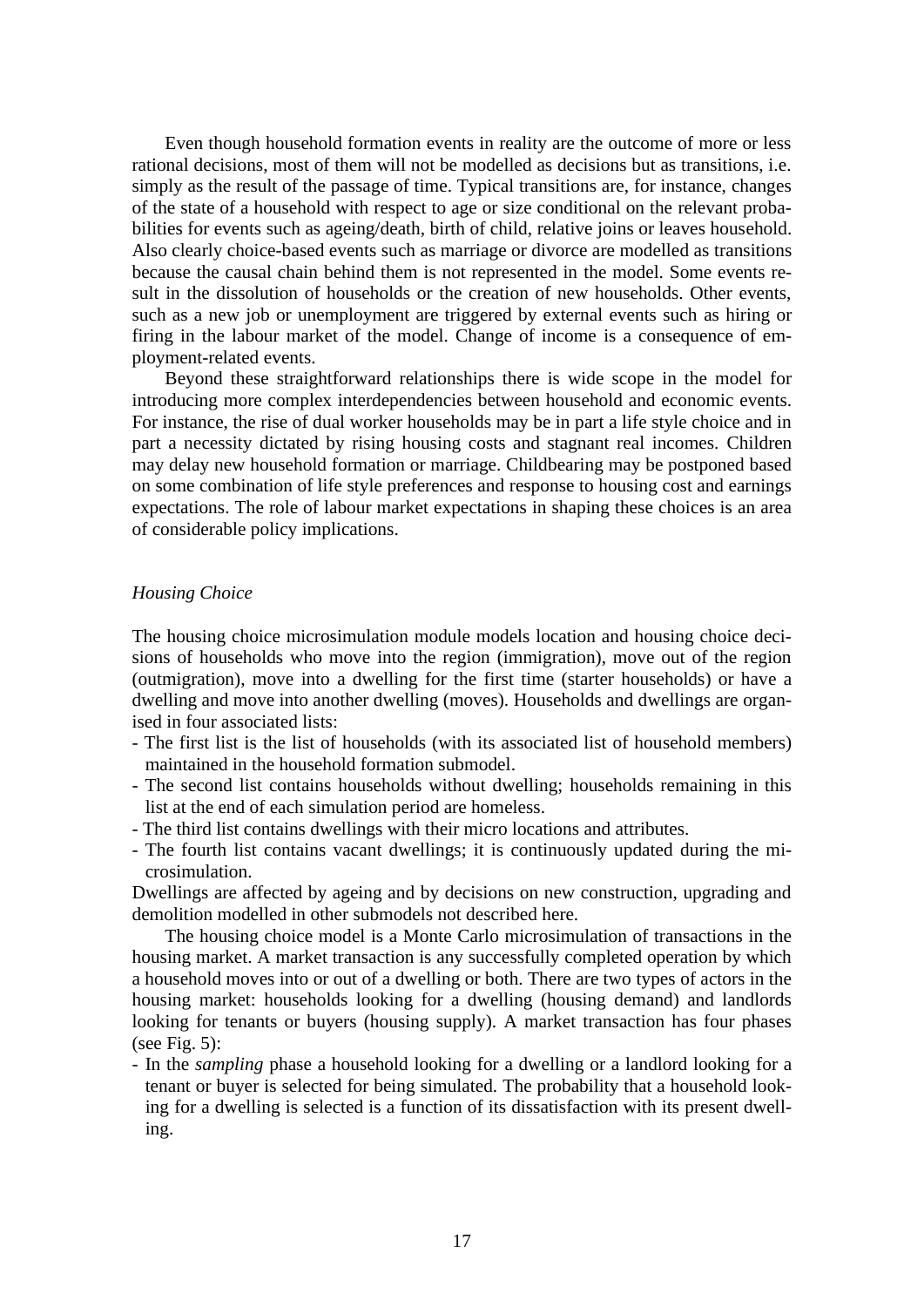

*Fig. 5. Microsimulation of housing choice: one year*

- In the *search* phase the household looks for a dwelling or the landlord looks for a tenant or buyer. The probability that the selected household searches for a new dwelling in a particular part of the city is a function of the attractiveness of that part of the city as perceived by the household. The probability that the household inspects a certain dwelling in that area is a multiattribute logit choice function of its attractiveness as perceived by the household.
- In the *choice* phase the household decides whether to accept the dwelling or not. It behaves as a satisficer, i.e. it accepts the dwelling if this will improve its housing situation by a considerable margin. Otherwise, it enters another search phase, but after a number of unsuccessful attempts it abandons the idea of a move. The amount of improvement necessary to make a household move is assumed to depend on its prior search experience, i.e. go up with each successful and down with each unsuccessful search. In other words, households adapt their aspiration levels to supply conditions on the market.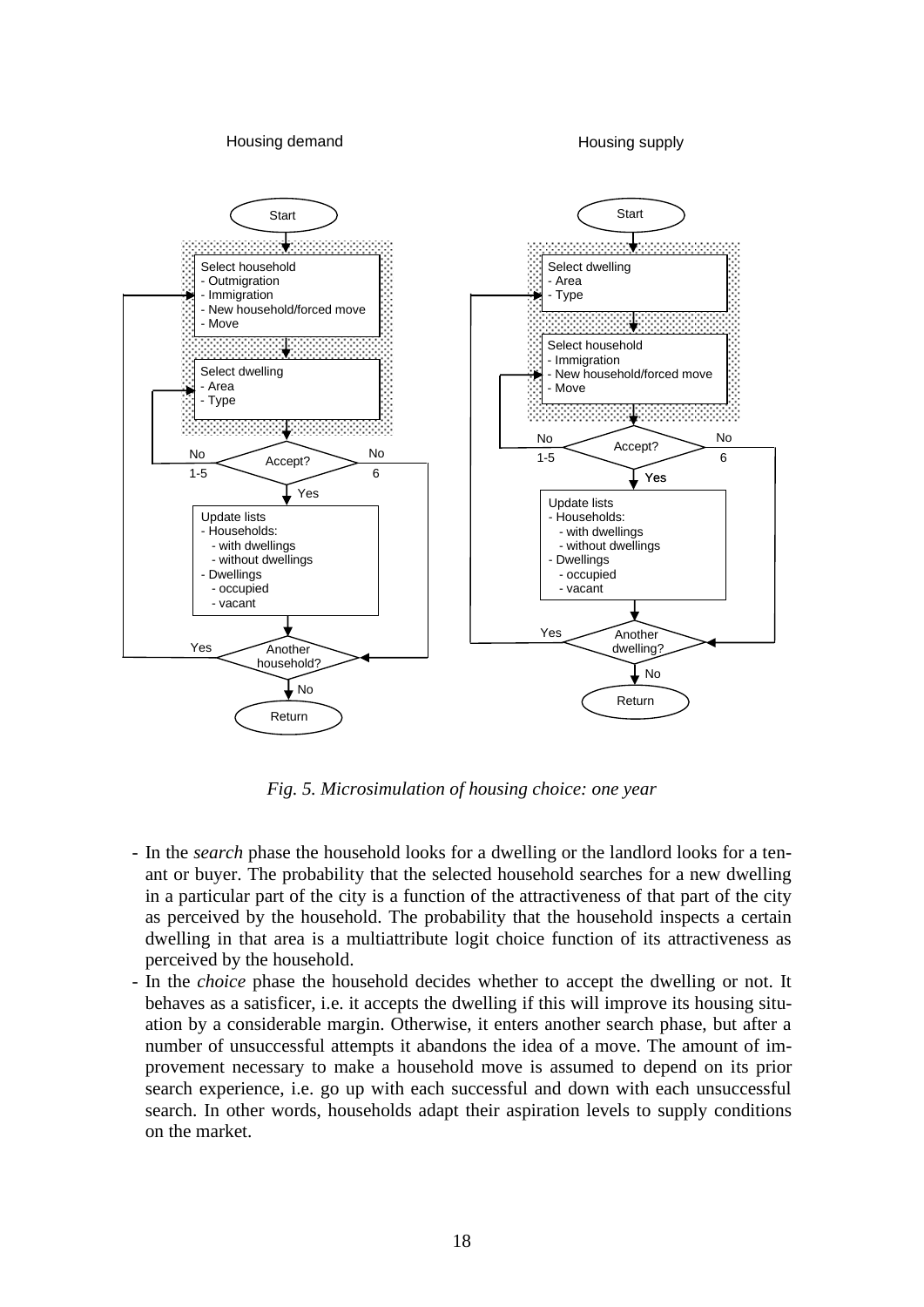- In the *implementation* phase all changes of households and dwellings resulting from the transaction are performed. Dwellings that are occupied are removed from the vacant dwellings list. Dwellings that are vacated are added to it. Households that moved into a dwelling are removed from the list of households without dwelling and are associated with a dwelling. Households that moved from one dwelling to another are dissociated with the old dwelling and associated with the new dwelling.

The attractiveness of a dwelling for a household is a weighted aggregate of the attractiveness of its location, its quality and its rent or price in relation to the household's housing budget. The attractiveness of the location and the quality of the dwelling are themselves multiattribute encompassing relevant attributes of the neighbourhood and of the dwelling.

# *Travel Behaviour*

The travel behaviour module simulates for each member of each household the selection of an activity programme and, subject to that selection, for each tour a tour departure time and for each trip a trip departure time, destination, mode and route (see Fig. 6):

- *Select household*. In the first step a household is selected from the list of households. The selection has to be spatially random to ensure a non-biased assignment to the network (see below). Each selected household is defined by its household attributes and its associated life style and by the personal attributes of its members. The household attributes include its residential location. A location in the model is a micro location, i.e. street address, geographical co-ordinates, or a raster cell (see below).
- *Select person*. Next the first household member is selected. For each working person in the household the location of the workplace is known. For school children and university students the location of the school or university is known.
- *Select activity programme*. Depending on the attributes of the household member, i.e. age, sex and occupation and workplace, a daily activity pattern is selected from a catalogue of activity patterns. A daily activity pattern is defined as a schedule of tours.
- *Select car ownership and availability*. Depending on household and personal attributes it is determined whether the person has a car at his or her disposal.
- **-** *Selection of trip departure time*. The first trip of the tour is selected. The departure time is determined as a random variation of the scheduled departure time.
- *Select destination*. The destination of the trip is selected by logit choice. The locations of destinations are micro locations as above. Generalised costs of travel to the destinations are calculated as the logsum of stochastic minimum paths (see below) of relevant modes. Relevant modes are walk, bicycle, public transport and car (if available, see above). For work, school and university trips the destinations are already known.
- *Select mode*. For the selected destination, mode choice is performed by logit choice based on the generalised costs of stochastic minimum paths (see below).
- *Select route*. For the selected mode the stochastic minimum path is selected as route. The stochastic minimum path is the minimum path with a random disturbance added to each link impedance and each waiting/transfer time in the public transport network.
- *Move person through network*. Each person travelling through the network is recorded on each traversed link by 10-minute time interval.
- *Update link travel times*. After each trip, the travel times of all traversed road links are updated to account for congestion.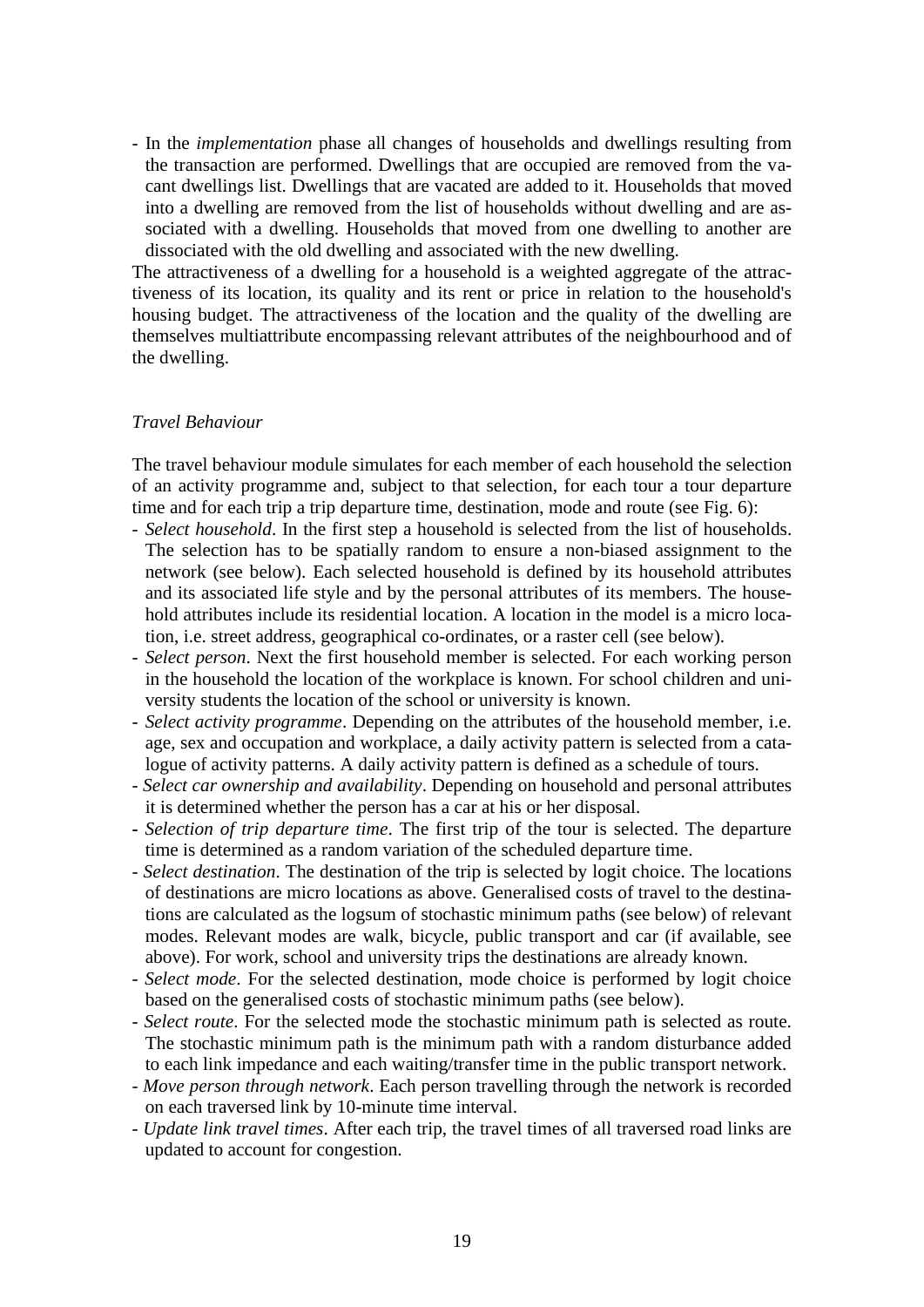

*Fig. 6. Microsimulation of travel behaviour: one day*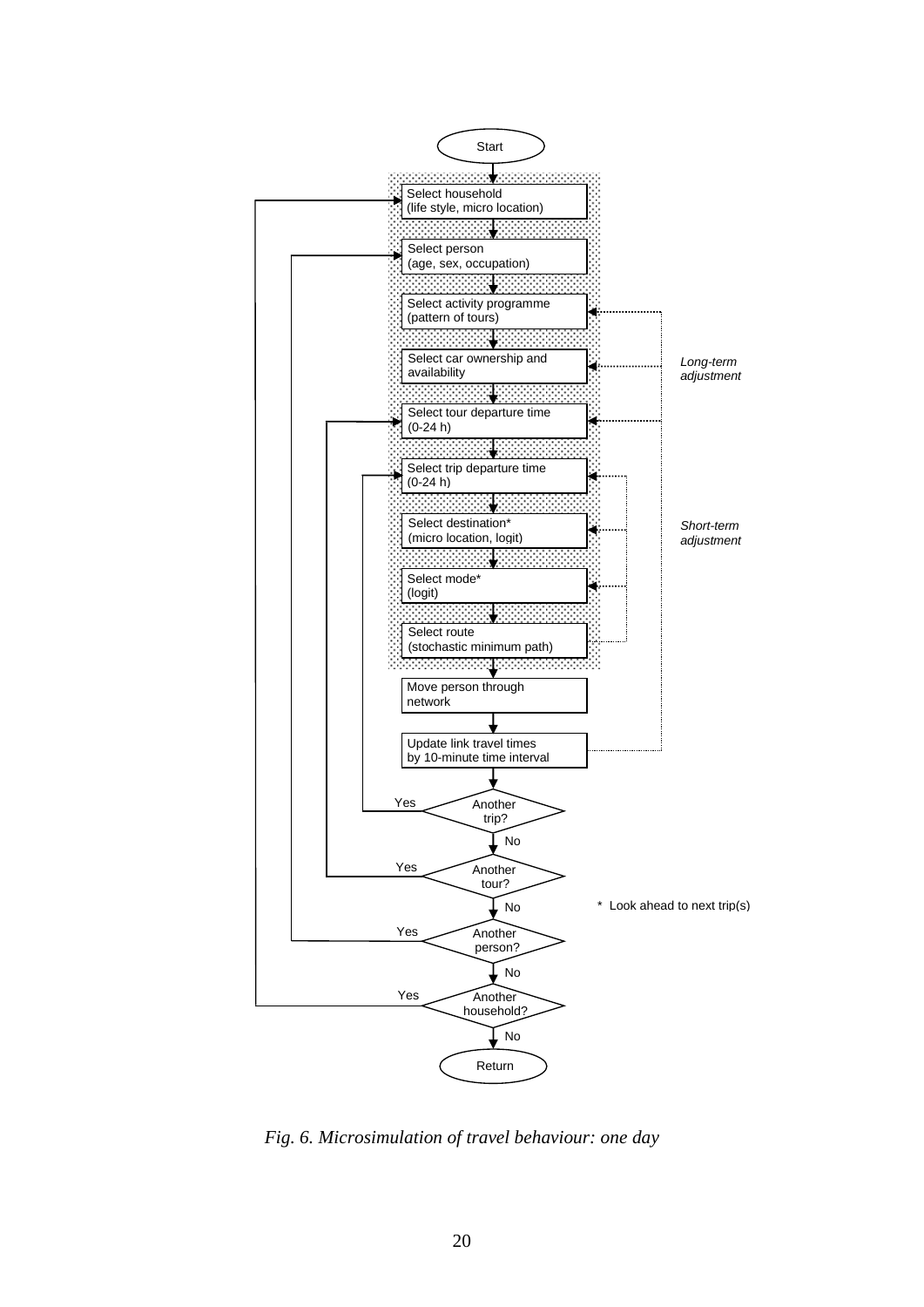If during a trip significant congestion is encountered, short-term adjustment resulting in postponement of the trip or a change of mode or route may occur. After each trip the next trip of the route, if any, is selected. After each route, the next route, if any, is selected. After each person, the next person, if any, is selected. After each household, the next household, if any, is selected. In order to facilitate long-term learning, information on the generalised costs of the congested network by time of day of the current simulation period is used in the next period.

One important objective of this approach to traffic microsimulation will be to accomplish realistic assignment of travellers to modes and routes without extensive iteration, as computing requirements of iterative assignment in large urban road networks has proved to be a serious problem in TRANSIMS (Nagel et al., 1999).

#### **Ongoing and Future Work**

The land-use modules of the microsimulation model outlined above are being implemented in a three-year multi-university research project funded by the Federal Ministry of Education and Research. The project 'Integrated Land-Use Modelling and Transportation System Simulation' (ILUMASS) aims at the development of a microscopic dynamic transport and land use planning support system for the simulation of complex scenarios of spatial urban development. The case study region will be the metropolitan region of Dortmund.

In addition it is planned to implement all microsimulation models, including logistics, goods transport, household activities and travel, by incorporating them into the existing aggregate land-use transport model developed at IRPUD (Wegener, 1998). The IRPUD model is well suited for the integration of microsimulation modules. The microsimulation of household formation and travel behaviour correspond to existing aggregate submodels. These will be replaced by the microsimulation modules. The microsimulation of housing choice will replace the present hybrid microsimulation which is disaggregate in its modelling of behaviour but spatially aggregate in its data.

Certain complications will arise with respect to the spatio-temporal database underlying the model. In the present model all simulation results of each simulation period are written into the spatio-temporal database on a zonal basis for use in the next simulation period. After the simulation all results are contained in the database for ex-post analysis and the production of diagrams and maps. This implies that the microsimulation modules of household formation and housing choice will have to maintain their own disaggregate database consisting of the lists of households, household members and dwellings described above. It is planned that for compatibility reasons the microsimulation data will also be stored in aggregate form in the present aggregate database.

The micro locations used in the microsimulation modules will be implemented in the IRPUD model by raster cells, where a micro location is a pair of co-ordinates indicating the row and column in a matrix of raster cells. The size of the raster cells will be 100x100 m. As no micro household and workplace data are available for the Dortmund metropolitan area, aggregate data for statistical districts and sub-districts will be disaggregated using the method described above.

Fig. 7 presents the integrated microsimulation urban simulation model and the subsequent environmental impact submodels.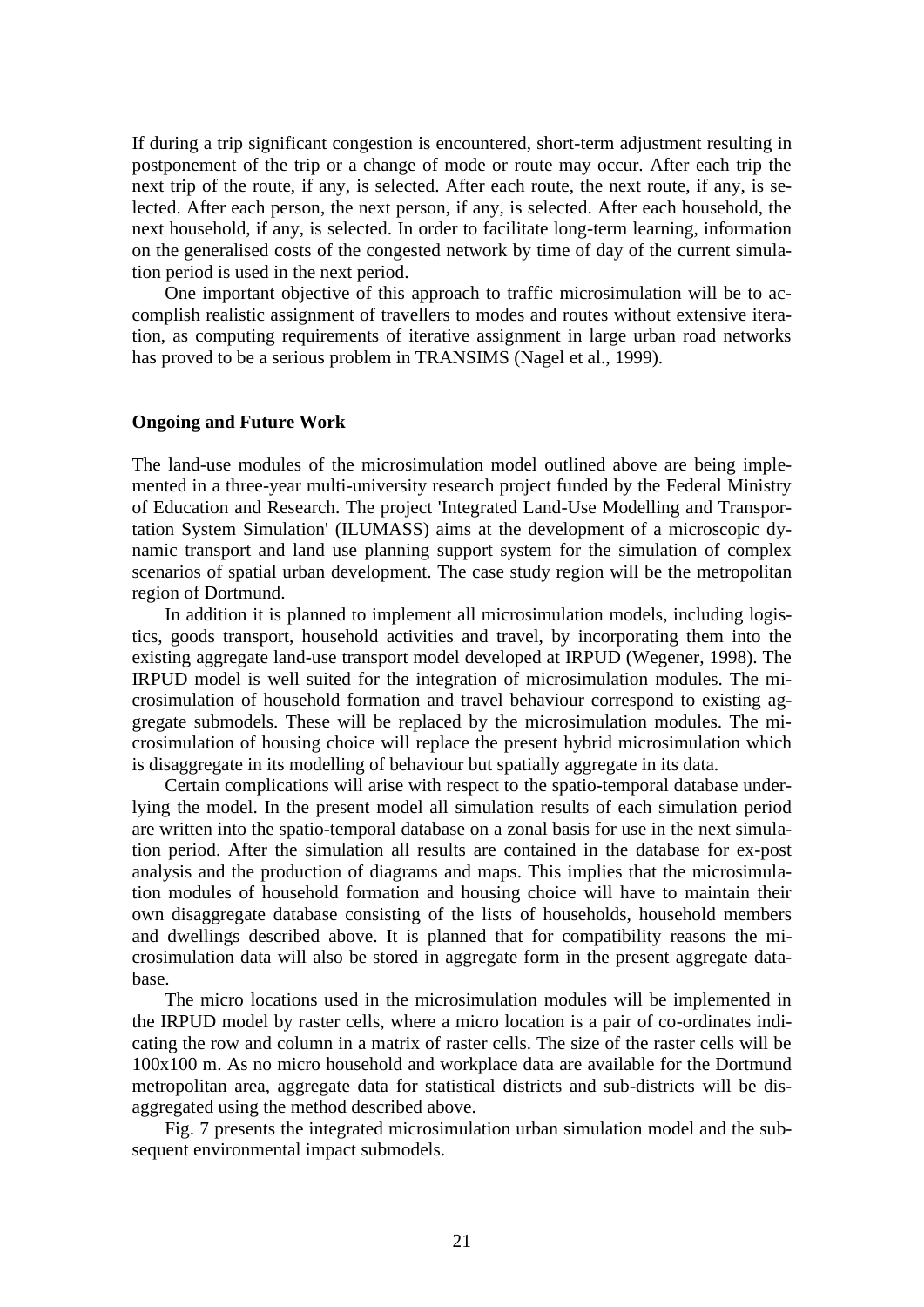

*Fig. 7. The integrated microsimulation framework*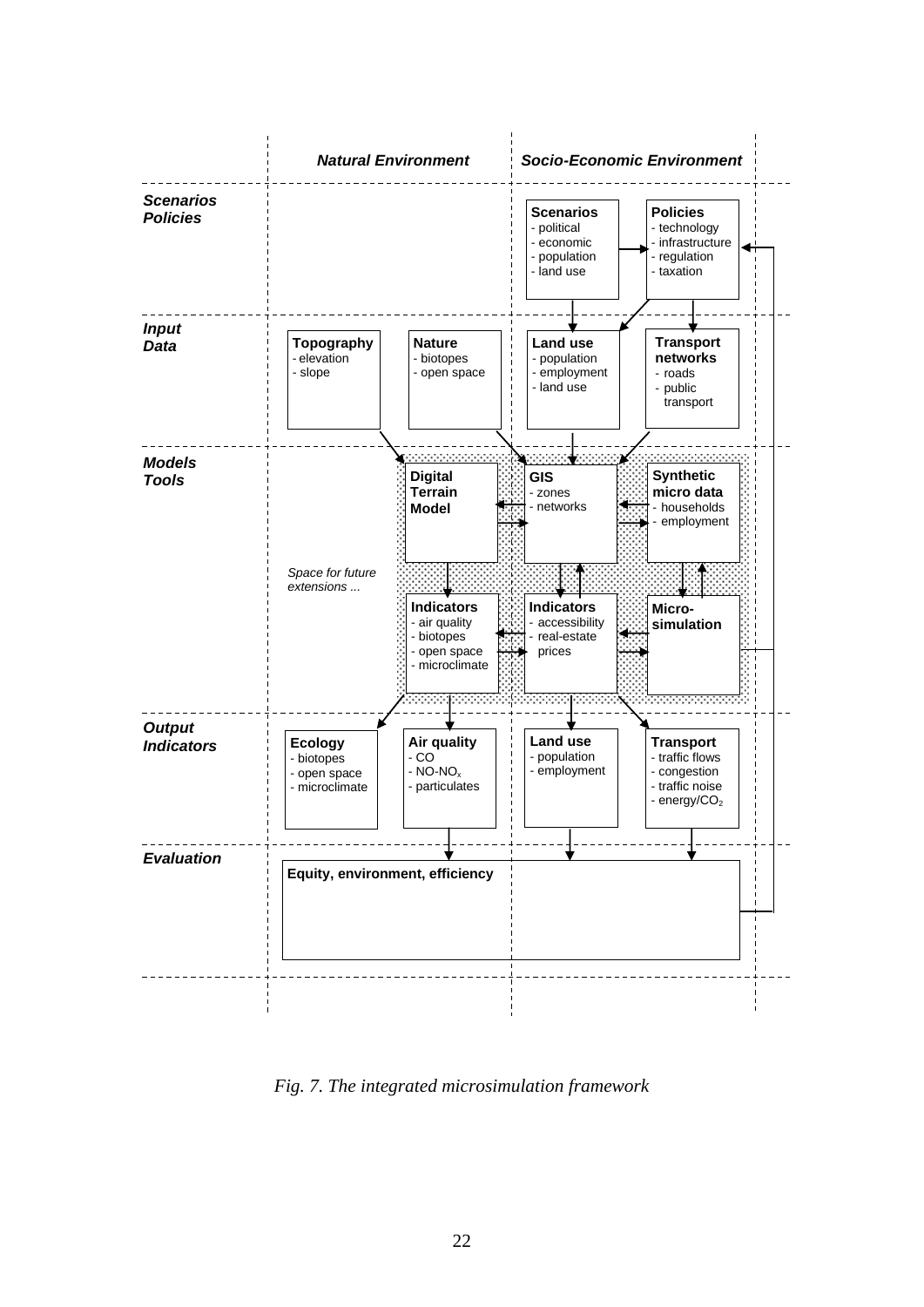## **Conclusions**

This paper reviewed the impacts of recent advances in computer memory and speed and geographic information systems on urban spatial planning models and identified a general trend towards disaggregation in substance, space and time made possible by the new technological potential.

It argued that this would make urban models richer in behavioural content and more responsive to land use and travel demand management policies. The higher spatial and temporal resolution would make them also suitable to model micro-scale environmental phenomena such as air pollution and traffic noise. This would be an important prerequisite for using the models for the identification of more sustainable planning policies.

The paper illustrated this point by presenting two applications of disaggregate modelling: a method for spatial disaggregation of aggregate zonal data for the generation of a synthetic microdatabase and post-processing the results of aggregate models, a method particularly suited for data-poor environments, and a framework for an urban microsimulation model which permits the application of microscopic activity-based transport modelling to changes in the life cycle of households, individuals and firms and to decisions on residential and business location.

# **Acknowledgement**

The author wishes to thank Klaus Spiekermann for the permission to include material from joint work, in particular from his contribution to the SPARTACUS project, and Ilan Salomon for the stimulating collaboration in the conceptualisation of life styles.

# **References**

- Axhausen, K.W. and Gärling, T., 1992. Activity-based approaches to travel analysis: conceptual frameworks, models and research problems. Transport Reviews, 12: 324-341.
- Barrett, C.L. et al., 1999. TRansportation ANalysis SIMulation System (TRANSIMS). Version TRANSIMS-LANL-1.0. Volume 0 - Overview. LA-UR 99-1658. Los Alamos National Laboratory, Los Alamos, NM. http://transims.tsasa.lanl.gov/ PDF-Files /Overview-Final 9904 14 .pdf
- Batty, M., 1997. Cellular automata and urban form: a primer. Journal of the American Planning Association, 63: 264-274.
- Batty, M., Xie, Y., 1994a. From cells to cities. Environment and Planning B: Planning and Design, 21: 31-48.
- Batty, M. and Xie, Y., 1994b. Modelling inside GIS: Part 1: Model structures, exploratory spatial data analysis and aggregation. International Journal of Geographical Information Systems, 8 (3): 291-307.
- Batty, M. and Xie, Y., 1994c. Modelling inside GIS: Part 2: Selecting and calibrating urban models using ARC/INFO. International Journal of Geographical Information Systems, 8 (5): 451-470.
- Ben-Akiva, M.E., Bowman, J.L. and Gopinath, D., 1996. Travel demand model system for the information era. Transportation, 23: 241-166.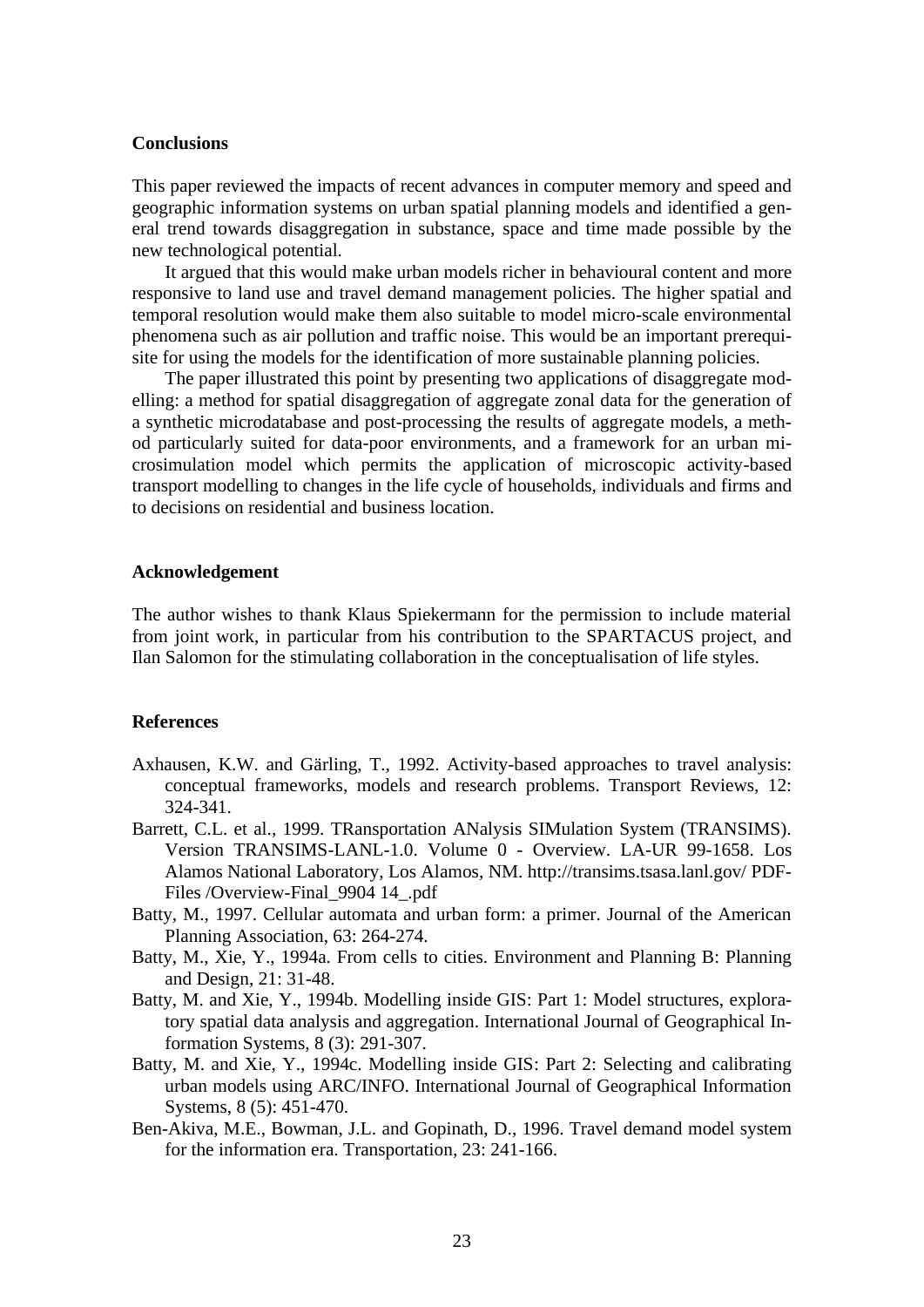Berry, J.K. (1995) What's in a model? GIS World, 8 (1): 26-28.

- Birkin, M., Clark, G., Clarke, M. and Wilson, A.G., 1990. Elements of a model-based geographic information system for the evaluation of urban policy. In: Worrall, L. (ed.), Geographic Information Systems: Developments and Applications. Belhaven Press, London, pp. 132-162.
- Bracken, I. and Martin, D., 1989. The generation of spatial population distributions from census centroid data. Environment and Planning A, 21: 537-543.
- Bracken, I. and Martin, D., 1995. Linkage of the 1981 and 1991 UK Censuses using surface modelling concepts. Environment and Planning A, 27: 379-390.
- Chapin, F.S., Weiss S.F., 1968. A probabilistic model for residential growth. Transportation Research, 2: 375-390.
- Clarke, G.P. (Eds.), 1996. Microsimulation for Urban and Regional Policy Analysis. European Research in Regional Science 6. Pion, London.
- Clarke, M., 1981. A first-principle approach to modelling socio-economic interdependence using microsimulation. Computers, Environment and Urban Systems, 6: 211- 227.
- Clarke, M., Holm, E., 1987. Microsimulation methods in spatial analysis and planning. Geografiska Annaler, 69B: 145-164.
- Clarke, M., Keys, P., Williams, H.C.W.L., 1980. Micro-Analysis and Simulation of Socio-Economic Systems: Progress and Prospects. School of Geography, University of Leeds.
- Ferrand, N., 2000: Multi-reactive agents paradigm for spatial modelling. In: Fotheringham, A.S. and Wegener, M. (eds.), Spatial Models and GIS: New Potential and New Models. Taylor & Francis, London, pp. 167-184.
- Fischer, M.M. and Nijkamp, P. (eds.), 1992. Geographic Information Systems, Spatial Modelling and Policy Evaluation. Springer Verlag, Berlin/Heidelberg/New York.
- Fischer, M.M., H.J. Scholten and Unwin, D. (eds.), 1996. Spatial Analytical Perspectives on GIS, GISDATA 4. Taylor & Francis, London.
- Fisher, P.F. and Langford, M., 1995. Modelling the errors in areal interpolation between zonal systems by Monte Carlo simulation. Environment and Planning A, 27: 211- 224.
- Flowerdew, R. and Openshaw, S., 1987. A review of the problem of transferring data from one set of areal units to another incompatible set, NERRL Research Report 87/0, Centre for Urban and Regional Development Studies, University of Newcastle, Newcastle upon Tyne.
- Fotheringham, A.S. and Rogerson, P.R. (eds.), 1994. Spatial Analysis and GIS. Taylor & Francis, London.
- Fotheringham, A.S. and Wong, D.W.S., 1991. The modifiable areal unit problem in multivariate statistical analysis. Environment and Planning A, 23: 1025-1044.
- Fotheringham, A.S. and Wegener, M. (eds.), 2000. Spatial Models and GIS: New Potential and New Models. Taylor & Francis, London.
- Goodchild, M.F., Anselin, L. and Deichmann, U., 1993a. A framework for the areal interpolation of socioeconomic data. Environment and Planning A, 25: 383-397.
- Goodchild, M.F., Parks, B.O. and Steyaert, L.T. (eds.), 1993b. Environmental Modelling with GIS. Oxford University Press, New York.
- Hägerstrand T., 1968. Innovation Diffusion as Spatial Process. University of Chicago Press, Chicago.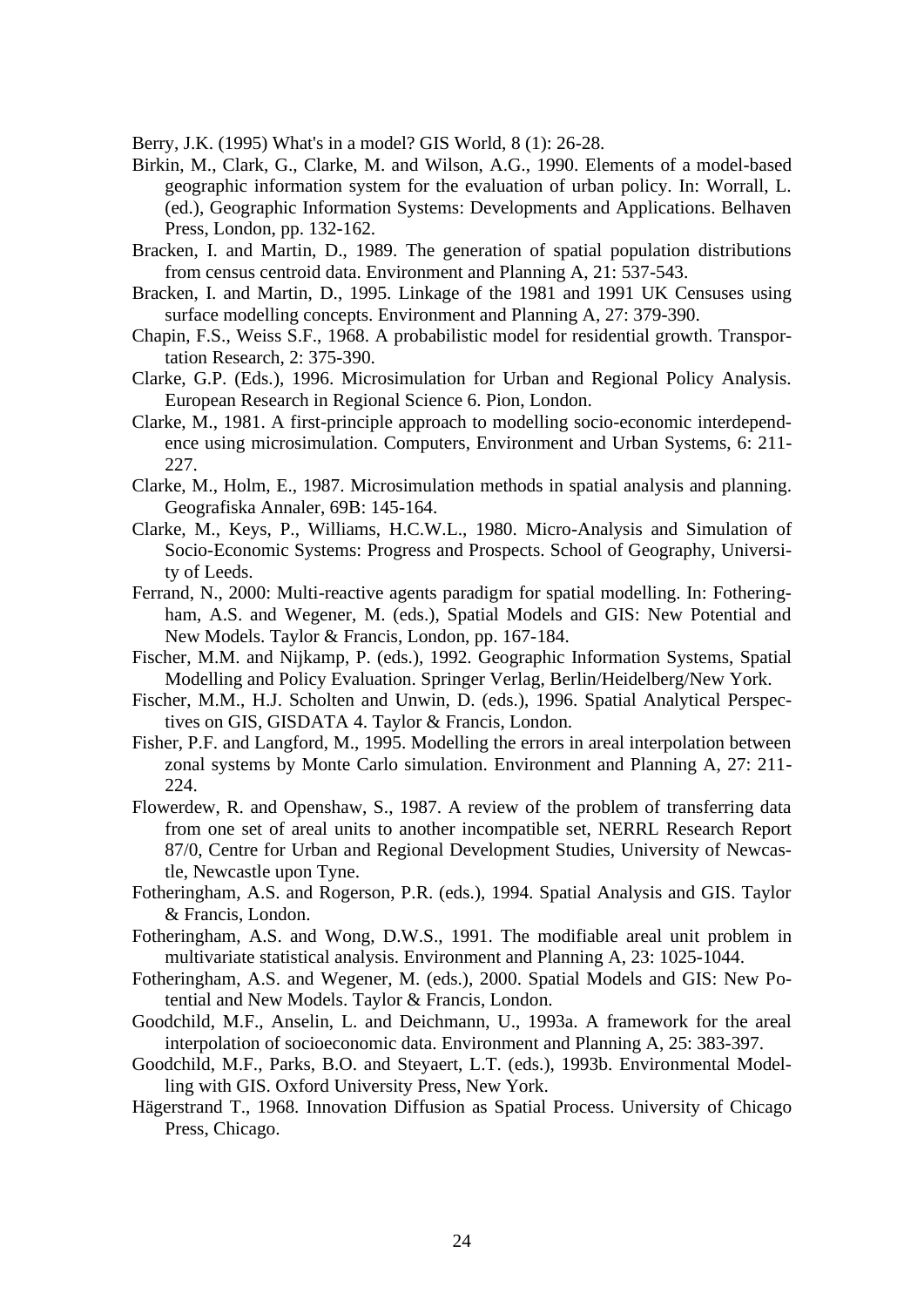- Hayashi, Y., Tomita, Y., 1989. A micro-analytic residential mobility model for assessing the effects of transport improvement. Transport Policy, Management and Technology - Towards 2001. Selected Proceedings of the Fifth World Conference on Transport Research, Yokohama. Western Periodicals, Ventura, CA, pp. 91-105.
- Kain, J.F. and Apgar, W.C. Jr., 1985. Housing and Neighborhood Dynamics: A Simulation Study. Harvard University Press, Cambridge, MA.
- Kreibich, V., 1979. Modelling car availability, modal split, and trip distribution by Monte Carlo simulation: a short way to integrated models. Transportation, 8: 153- 166.
- Landis, J.D., 1994. The California Urban Futures Model: a new generation of metropolitan simulation models. Environment and Planning B: Planning and Design, 21: 399-422.
- Landis, J.D. and Zhang, M., 1998a. The second generation of the California urban futures model. Part 1: Model logic and theory. Environment and Planning B: Planning and Design, 25: 657-666.
- Landis, J.D. and Zhang, M., 1998b. The second generation of the California urban futures model. Part 2: Specification and calibration results of the land-use change submodel. Environment and Planning B: Planning and Design, 25: 795-824.
- Landis, J.D. and Zhang, M., 2000. Using GIS to improve urban activity and forecasting models: three examples. In: Fotheringham, A.S. and Wegener, M. (eds.), 2000. Spatial Models and GIS: New Potential and New Models. Taylor & Francis, London, pp. 63-81.
- Langran, G., 1992. Time in Geographical Information Systems. Taylor & Francis, London.
- Longley, P. and Batty, M. (eds.), 1996. Spatial Analysis: Modelling in a GIS Environment. GeoInformation International, Cambridge.
- Lotka, A. (1920) Analytical notes on certain rhythmic relations in organic systems. Proceedings of the U.S. National Academy of Sciences, 6: 410-415.
- LT Consultants, LT Consultants, IRPUD, ME&P, TRT, MECSA, 1998. *SPARTACUS:*  System for Planning and Research in Towns and Cities for Urban Sustainability. Final Report. http://www.ltcon.fi/spartacus.
- Mackett, R.L., 1990a. MASTER Model (Micro-Analytical Simulation of Transport, Employment and Residence). Report SR 237. Transport and Road Research Laboratory, Crowthorne.
- Mackett, R.L., 1990b. Comparative analysis of modelling land-use transport interaction at the micro and macro levels. Environment and Planning A, 22: 459-75.
- Maidment, D.R., 1993. GIS and hydrological modeling, in Goodchild, M.F., Parks, B.O. and Steyaert, L.T. (eds.), Environmental Modelling with GIS, Oxford University Press, New York, pp. 147-167.
- Martin, D. and Bracken, I., 1991. Techniques for modelling population-related raster databases. Environment and Planning A, 23: 1069-1075.
- Mathian, H., Mikula, B. and Sanders, L., 2000. Modelling the dynamics of spatial systems within a GIS: problems and perspectives. In: Fotheringham, A.S. and Wegener, M. (eds.), 2000. Spatial Models and GIS: New Potential and New Models. Taylor & Francis, London, pp. 203-221.
- Nagel, K., Beckman, R.J. and Barrett, C.L., 1999. TRANSIMS for transportation planning. LA-UR 98-4389. Los Alamos National Laboratory, Los Alamos, NM. http://transims.tsasa.lanl. gov/PDF\_Files/LAUR98-4389.pdf